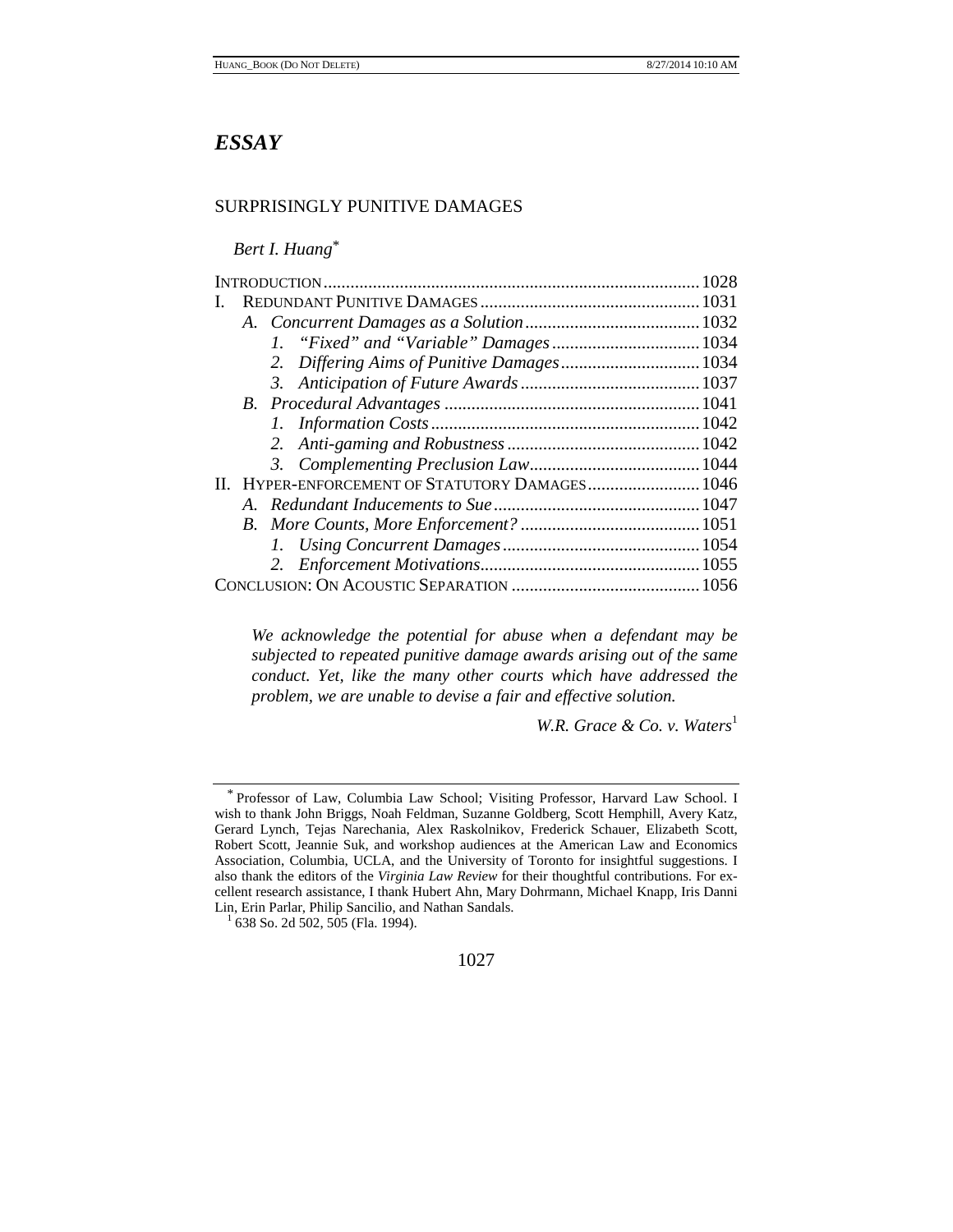## **INTRODUCTION**

**D**AMAGES can add up to super-punitive amounts in unintended ways. To take a textbook example: The Defendant has caused an ways. To take a textbook example: The Defendant has caused an industrial accident or other mass tort. Plaintiff 1 sues, winning punitive damages based on the reprehensibility of that original act. Plaintiff 2 also sues—and also wins punitive damages on the same grounds. So do Plaintiff 3, Plaintiff 4, and so forth.<sup>2</sup> If each of these punitive awards is directed at the same general badness of that original act, then these punishments are redundant. $3$  When such redundancy occurs, even damages that are meant to be punitive can reach *surprisingly* punitive levels.4

 $2$ <sup>2</sup> To anticipate some of the analysis yet to come: Existing legal solutions for such a situation are widely seen as haphazard and inadequate. See infra Part I. Of special note is the asymmetry in preclusion law, which cannot block such redundancy (because the plaintiffs are not parties in each other's cases)—and may very well aggravate it (if the plaintiffs are able to use nonmutual offensive collateral estoppel against the defendant). See, e.g., Taylor v. Sturgell, 553 U.S. 880, 884–85 (2008) (holding that nonparties cannot be bound by the preclusive effect of past judgments or findings, except under limited conditions); Parklane Hosiery Co. v. Shore, 439 U.S. 322, 331 (1979) (endorsing the use of nonmutual offensive collateral estoppel). Meanwhile, aggregation devices (such as the mandatory punitive damages class action) that might serve as occasional discouragements to redundant awards have fallen into disfavor. For a fuller analysis, see infra Part I.<br><sup>3</sup> The potential for redundancy can also be described, of course, in terms of overdeterrence

rather than duplicative retribution. (The commonly advanced—and often conflicting conceptual aims of punitive damages will be considered in more detail in Part I.) For instance, overdeterrence will obviously occur if the punitive damages award in every individual plaintiff's case is set at the fully deterrent amount, and multiple plaintiffs win this amount. The need to avoid overdeterrence is clear when the aim of damages is assumed to be "optimal deterrence" (that is, forcing actors to internalize the full social costs of their conduct). But avoiding overdeterrence is also useful when the assumed aim is "absolute deterrence" (that is, erasing all private gains to the actor from the conduct in order to reduce the activity level to zero); the most familiar reason is a need to avoid distorting *marginal* deterrence. See George J. Stigler, The Optimum Enforcement of Laws, 78 J. Pol. Econ. 526, 527 (1970) ("If the offender will be executed for a minor assault and for a murder, there is no marginal deterrence to murder.").  $4^4$  Courts and commentators have given this problem various names, including "successive"

or "multiple" punitive damages—or simply the "multiple punishments problem." See, e.g., State Farm Mut. Auto. Ins. v. Campbell, 538 U.S. 408, 423 (2003) (noting "the possibility of multiple punitive damages awards for the same conduct"); Dunn v. HOVIC, 1 F.3d 1371, 1385 (3d Cir. 1993) (en banc) ("successive punitive damages awards"); Thomas B. Colby, Beyond the Multiple Punishment Problem: Punitive Damages as Punishment for Individual, Private Wrongs, 87 Minn. L. Rev. 583 (2003); Jim Gash, Solving the Multiple Punishments Problem: A Call for a National Punitive Damages Registry, 99 Nw. U. L. Rev. 1613 (2005); Catherine M. Sharkey, Punitive Damages as Societal Damages, 113 Yale L.J. 347, 428 (2003) ("multiple punishments").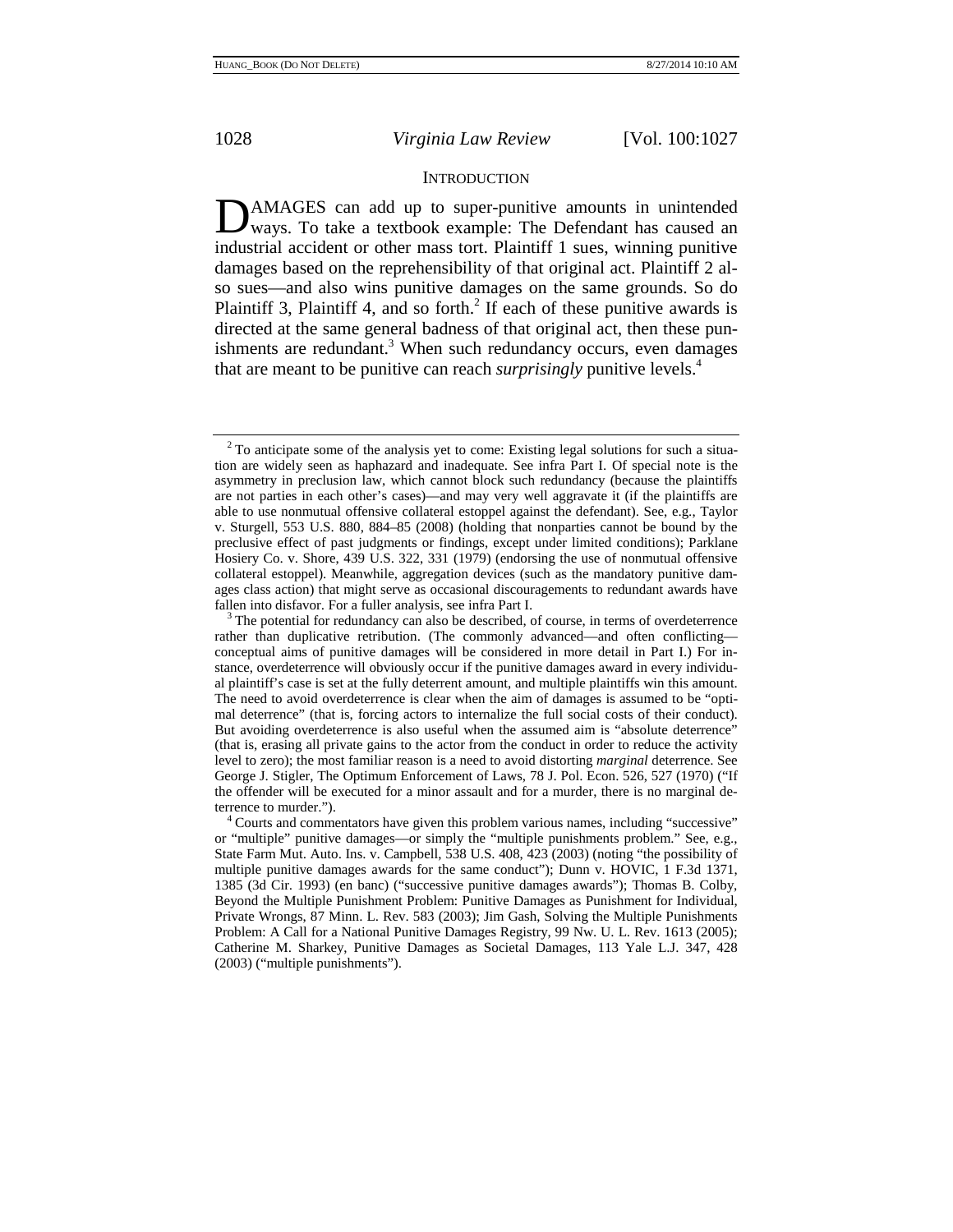This Essay addresses two distinct ways in which unexpectedly excessive damages may arise. The first and more straightforward problem is redundant punitive damages, as in the scenario above.<sup>5</sup> The second and more subtle problem is what we might call the "hyperenforcement" of statutory damages: when successful enforcement in fact occurs more frequently than is implicitly assumed in the statutory scheme (with awards preset at super-compensatory levels to make up for some expected degree of under-enforcement). The result there is that damages *not* meant to be punitive can nonetheless stack up to punishing effect, most famously when thousands or millions of claims are aggregated. Both problems are classic concerns that have defied tidy resolution despite decades of anxious recognition by courts and commentators.<sup>6</sup>

These two classes of problems are united by a central feature that has yet to receive conceptual articulation: In each context, the damages a defendant should pay for a single bad act contain both a "variable" component (which properly varies with the number of victims or nominal counts), as well as a "fixed" component (which should be awarded only *once* for the given act).<sup>7</sup> The crucial mistake that can lead to surprisingly punitive damages in each context is repeatedly awarding the "fixed" portion along with the "variable" portion when multiple awards are based on the same underlying act.

A procedural solution for neutralizing such redundancy is readily suggested by this conceptual framing: Allow courts to run *concurrently* the "fixed" component of these repeated awards. This Essay explains

<sup>5</sup> More complicated variations of this simplified initial scenario are addressed in Part I. Note that rather than calling the problem "multiple" or "successive" punishment, I favor the term "redundant" in part to recognize that not all repetitions of punitive damages are excessive. Multiple awards of punitive damages may well be necessary (and thus not redundant) to reach the proper level of deterrence or retribution for a given act by a defendant; this might be especially true given the current state of constitutional constraints on the sizes of awards. See *State Farm*, 538 U.S. at 425 (warning that "few awards exceeding a single-digit ratio between punitive and compensatory damages, to a significant degree, will satisfy due process"). Such crude constraints, of course, do not generally prevent the repetition of punitive damages from reaching the point of redundancy.

 $6$  The first problem is indeed a textbook example of redundancy—and of courts expressing helplessness given the current state of the law. See Mark A. Franklin, Robert L. Rabin & Michael D. Green, Tort Law and Alternatives 774 (9th ed. 2011). Part I elaborates on this problem. For examples of commentary on the second problem, see Section II.A.

Alternatively, for a single course of conduct that involves many acts, the "variable" component is the amount that should vary with the number of acts, and the "fixed" component is the amount that should be awarded only once for that single course of conduct.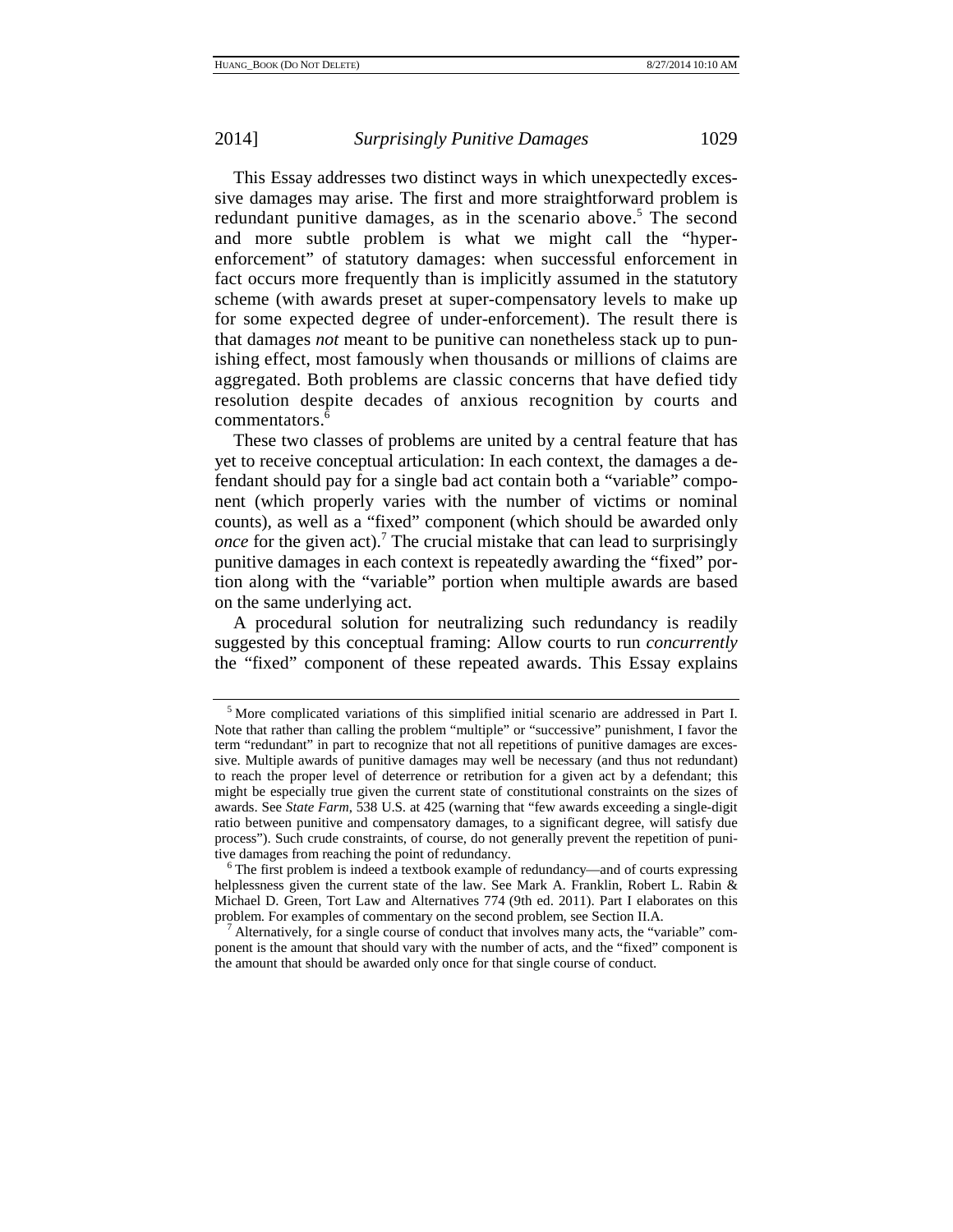how it can be applied to each of the two classes of problems. In earlier work, I have illustrated how the use of concurrent damages can repair the gross inaccuracies that occur when statutory damages awards are blindly pegged to a nominal count of violations rather than to the conduct's real effects.<sup>8</sup> Here, the focus shifts to a more complicated form of redundancy in damages, and thus to a more nuanced use of concurrent damages: The court should identify the portion of each damages award that would be redundant if repeated in other awards (in the same case or in other cases) and then designate that portion to run concurrently with the other awards.

Part I will explore how courts can apply this solution to the first problem, that of punitive damages being redundantly awarded to multiple plaintiffs for the same original act. In one basic approach, a court might view compensatory damages as the "variable" component and punitive damages as the "fixed" component of its award. On this view, the court would run (only) its punitive damages concurrently with those awarded by other courts.

Refinements to this baseline method may be needed, however, depending on what the court assumes the purpose of punitive damages to be, on how many individual punitive damages awards are needed to serve that purpose, on whether the court takes a defendant- or plaintifffocused view of punitive damages, and on whether the court is allowed to use concurrence in anticipation of future awards (as is possible in concurrent criminal sentencing<sup>9</sup>). These variations are analyzed in Part I, along with the general procedural advantages of the concurrent damages solution.

Part II will turn to the statutory damages problem. Statutory damages are often said to be set at super-compensatory levels, based on the premise that enforcement will be imperfect, that proof will be difficult, or that private suits will need extra inducement. But such an understanding also implies that whenever successful enforcement is more likely than assumed in the original statutory design, the resulting expected damages will be overly deterrent.

Two variants of this hyper-enforcement problem will be addressed, along with heuristics for using concurrent damages as a corrective for

 $8$  Bert I. Huang, Concurrent Damages, 100 Va. L. Rev. 711 (2014).<br> $9$  See Setser v. United States, 132 S. Ct. 1463, 1473 (2012) (endorsing the power of federal courts to run criminal sentences either consecutively or concurrently with anticipated but yet-to-be-adjudicated state criminal sentences for the same conduct).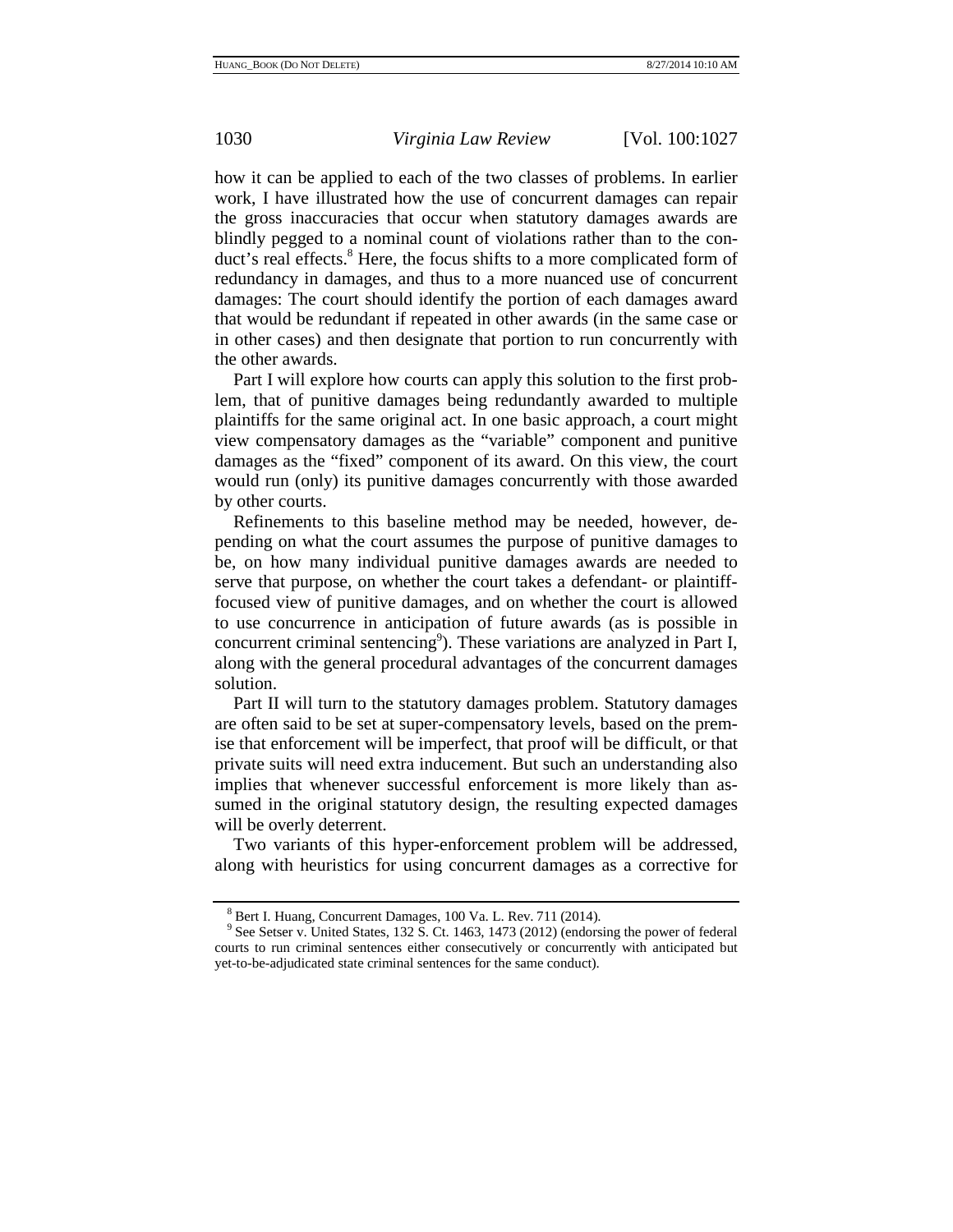each. The first variant occurs when higher counts of violations attract more enforcement attention or more avid plaintiffs, or lead to easier detection or proof.

A second variant arises due to minimum statutory per-count awards that are set at high levels to encourage individual plaintiffs to sue on claims that would otherwise be too small to be worth litigating. The problem is that beyond a certain threshold, there is no longer any need for such subsidies to continue accumulating with every count.<sup>10</sup> And where thousands or even millions of counts can be claimed or aggregated in a given case, the redundant accumulation of these inducements to sue can reach astonishing sums.<sup>11</sup>

Finally, the Conclusion will propose a thought experiment that highlights both limitations and possible extensions of the present analysis: What if these sorts of excessive damages are not "surprises" at all, but instead are messages aimed at deterring overconfident actors who think they are more likely to evade enforcement than they really are?<sup>12</sup> Is "acoustic separation" then useful, or even necessary, for the practical application of concurrent damages?

## I. REDUNDANT PUNITIVE DAMAGES

"Overkill" is what Judge Henry Friendly famously called it—and yet he could not point to a general solution to the potentially "staggering" problem of redundant punitive damages.13 The courts have not had better luck in the forty years since.<sup>14</sup> And neither has Con-

 $10$  The desired litigation subsidy may thus be understood as the "fixed" component of the damages scheme, in such a case.<br> $11$  Most famous may be the flurry of class actions under the Fair and Accurate Credit

Transactions Act of 2003, Pub. L. No. 108-159, 117 Stat. 1952, based on errors in printing customer receipts—such as the suit against Chuck E. Cheese restaurants with claims poten-

tially amounting to \$1.9 billion. See infra note 68 and accompanying text.<br><sup>12</sup> The analysis thus emphasizes the essential point that perceptions—including *misperceptions*—are what matter for ex ante incentives.

<sup>&</sup>lt;sup>13</sup> Roginsky v. Richardson-Merrell, Inc., 378 F.2d 832, 839 (2d Cir. 1967) ("We have the gravest difficulty in perceiving how claims for punitive damages in such a multiplicity of actions throughout the nation can be so administered as to avoid overkill. . . . We know of no principle whereby the first punitive award exhausts all claims for punitive damages and would thus preclude future judgments . . . .").

 $14$  This is not for any lack of concern or notice of the problem. See, e.g., Dunn v. HOVIC, 1 F.3d 1371, 1385 (3d Cir. 1993) (en banc) ("[T]he point of 'overkill' has been reached with respect to punitive damages in asbestos litigation."). Indeed, judges have long warned of potential constitutional implications. See, e.g., Racich v. Celotex Corp., 887 F.2d 393, 398 (2d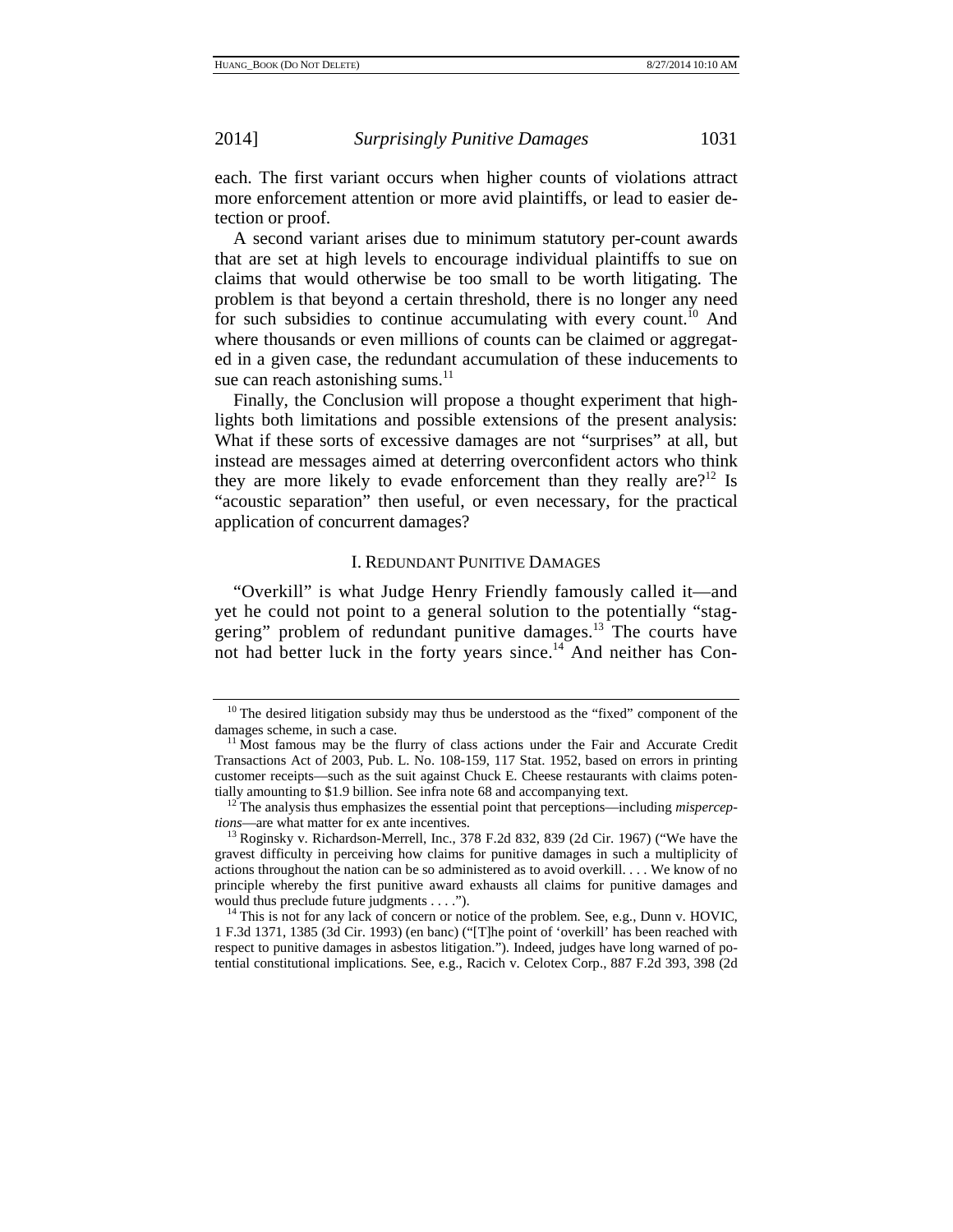gress.<sup>15</sup> The concern seems to have motivated the U.S. Supreme Court in developing its due process limitations, $16$  and yet the Court has also studiously avoided confronting the problem head-on.<sup>17</sup> A few states have devised a mixed bag of constraints, such as offsets or flat bans on later awards, but there has been little coherence among their approaches.<sup>18</sup>

# *A. Concurrent Damages as a Solution*

The concurrent damages approach offers the hope of an analytically coherent solution. At least, it offers a clear conceptual frame for understanding what any fix for the problem should aspire to do. As an initial exploration, the following analysis will sketch the starting principles for running punitive damages concurrently, note some potential advantages and obstacles, and touch on how concurrence relates to other procedural devices (such as preclusion and aggregation). The analysis will focus on how to extract the right amount of punitive damages from the defendant and not on how that windfall should be given out to plaintiffs,  $^{19}$  though it

tor Hatch).<br><sup>16</sup> See, e.g., State Farm Mut. Auto. Ins. v. Campbell, 538 U.S. 408, 423 (2003) (noting the problem of multiple punitive damages awards).

companying text.<br><sup>19</sup> How punitive damages are allocated among plaintiffs is a secondary concern, conceptu-

ally, under the modern view that punitive damages are defendant-focused rather than plaintiff-focused. Punitive damages are now generally understood to be a windfall for (rather than

Cir. 1989) (noting that "the multiple imposition of punitive damages for the same course of conduct may raise serious constitutional concerns"); In re Fed. Skywalk Cases, 680 F.2d 1175, 1188 (8th Cir. 1982) ("Unlimited multiple punishment for the same act determined in a succession of individual lawsuits and bearing no relation to the defendants' culpability or the actual injuries suffered by victims, would violate the sense of 'fundamental fairness' that is essential to constitutional due process."). But the U.S. Supreme Court has yet to address

the issue directly. See infra note 17.<br><sup>15</sup> Two attempts in the Senate failed in committee. See Multiple Punitive Damages Fairness Act of 1995, S. 671, 104th Cong. (1995) (introduced by Senator Orrin Hatch); Multiple Punitive Damages Fairness Act of 1997, S. 78, 105th Cong. (1997) (re-introduced by Sena-

 $^{17}$  See BMW of N. Am., Inc. v. Gore, 517 U.S. 559, 612 n.4 (1996) (Ginsburg, J., dissenting) (noting that the Court declines "to address the question of multiple punitive damages awards stemming from the same alleged misconduct"). The Court's latest guidance in *Philip Morris USA v. Williams* seems to inch closer to the problem: Juries are not to punish the defendant for harms done to non-parties—and yet they may still consider such non-party harms in judging the act's reprehensibility when assessing punitive damages. 549 U.S. 346, 353–55 (2007). But this guidance cannot bar the redundancy that occurs when each jury awards its own plaintiff for the inherent reprehensibility of the act (as supposed in the initial illustration above). Moreover, the case provides cover for jury awards that do count harms to others under the rubric of reprehensibility.<br><sup>18</sup> On the relative virtues and shortcomings of such approaches, see infra note 46 and ac-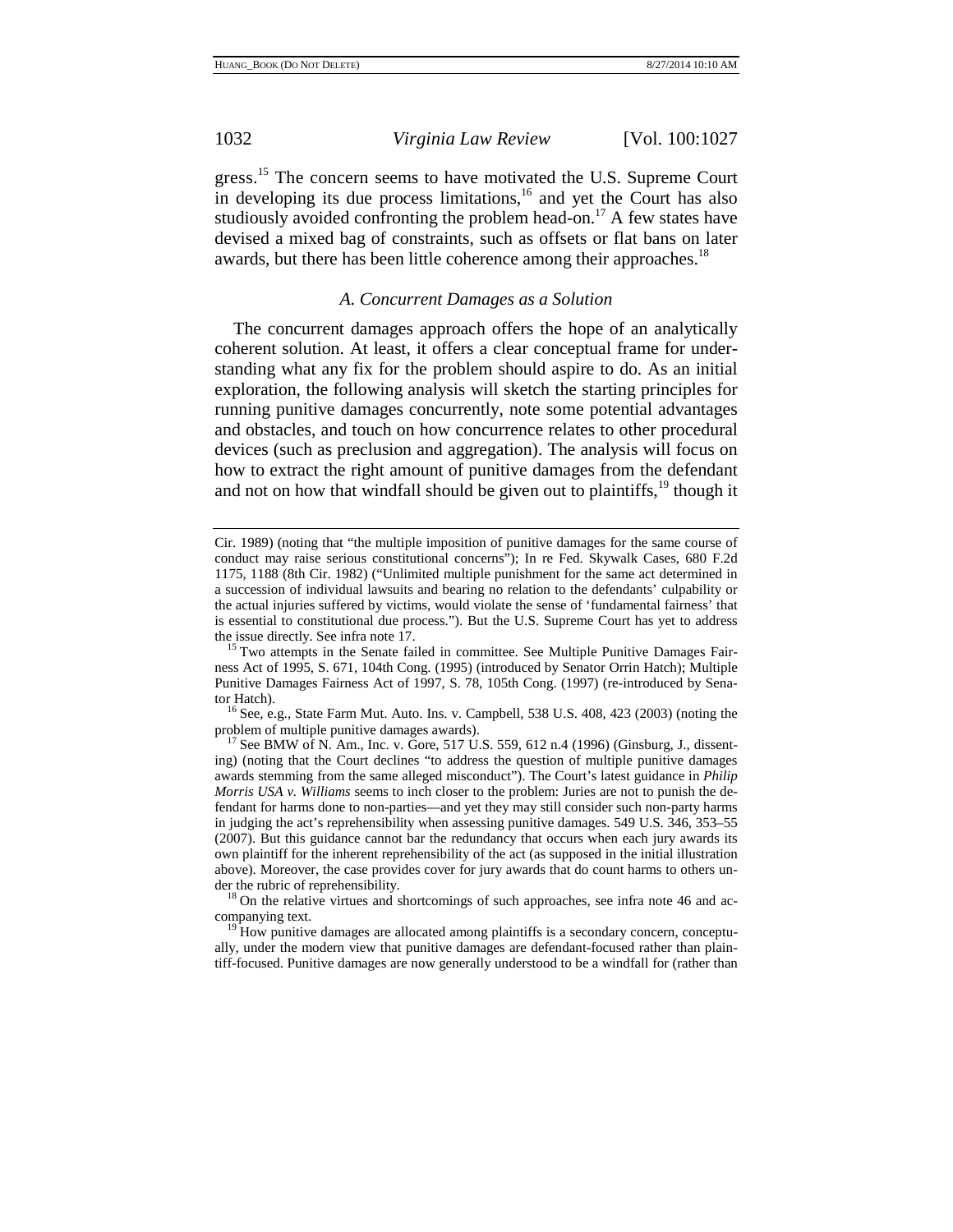will make note of various judicial approaches already in use for allocating a single award among multiple claimants. Other important considerations—such as how the concept of concurrence may be put to work in the context of repeated settlements<sup>20</sup>—are reserved for future analysis.<sup>21</sup>

an entitlement of) plaintiffs—a view reflected in split-recovery statutes that divert a large share of punitive damages away from the winning plaintiff and into the state treasury or to charitable uses. See Exxon Shipping Co. v. Baker, 554 U.S. 471, 492 (2008) ("Regardless of the alternative rationales over the years, the consensus today is that punitives are aimed not at compensation but principally at retribution and deterring harmful conduct."); Sharkey, supra note 4, at 370–80. This distinction may be blurred in those cases where punitive damages as a practical matter serve to make up for gaps in compensation or serve as an inducement to bring suit. Although such circumstances are omitted from the present analysis, needless to say, they would not generally justify awarding exactly the *full* measure of punitive damages to *every* plaintiff. Moreover, creating a concurrence option at least allows the judge to make the call in any case involving such a tradeoff—between reducing lawsuits or undercompensating, on the one hand, and overdeterring or overpunishing, on the other—as opposed to automatically defaulting in favor of the latter. It should also be noted that, whenever it may be useful for more than one plaintiff to receive some amount of punitive damages, the concurrent damages option (which allows the possibility that punitive damages will be shared among plaintiffs) is superior to the first-come, first-served approach used in some states, which permits an award of punitive damages to only the first plaintiff. See infra notes 41–46 and accompanying text.

 $20$  For a recent illustration of taking a prior settlement into account in assessing later fines and penalties—in effect running them concurrently—see the Justice Department's plea agreement with SAC Management. Press Release, U.S. Dep't of Justice, Manhattan U.S. Attorney Announces Guilty Plea Agreement with SAC Capital Management Companies (Nov. 4, 2013), available at http://www.justice.gov/usao/nys/pressreleases/November13/ SACPleaPR.php ("Because the SAC Companies have already agreed to pay \$616 million to the U.S. Securities & Exchange Commission to resolve related civil insider trading charges, that amount will be credited against today's penalty [of \$1.8 billion], and therefore, the additional payment required under this Agreement will be approximately \$1.2 billion."). <sup>21</sup> It may be worth noting here, however incompletely, three starting points for the analysis

of settlements. First, the use of concurrence (or not) by the courts in determining punitive damages awards will presumably cast the shadow in which settlements are negotiated. Second, as a general matter, settlements already must specify the scope of the defendants' conduct for which liability is being released. Thus the question is not whether that information must be generated, but whether it is kept confidential between the settling parties—and if anything, one might expect the attractive prospect of later courts running their awards concurrently with past settlements to induce defendants to publicize the scope of conduct covered by those settlements. Third, the implementation mechanics of distributing funds from a settlement to future judgments (or future settlements) would not present entirely new problems, as solutions have already been developed in some contexts. See, e.g., In re Carolina Tobacco Co., 360 B.R. 702, 706–07 (D. Or. 2007) (describing the escrow account required by a settlement with states for the payment of future judgment awards).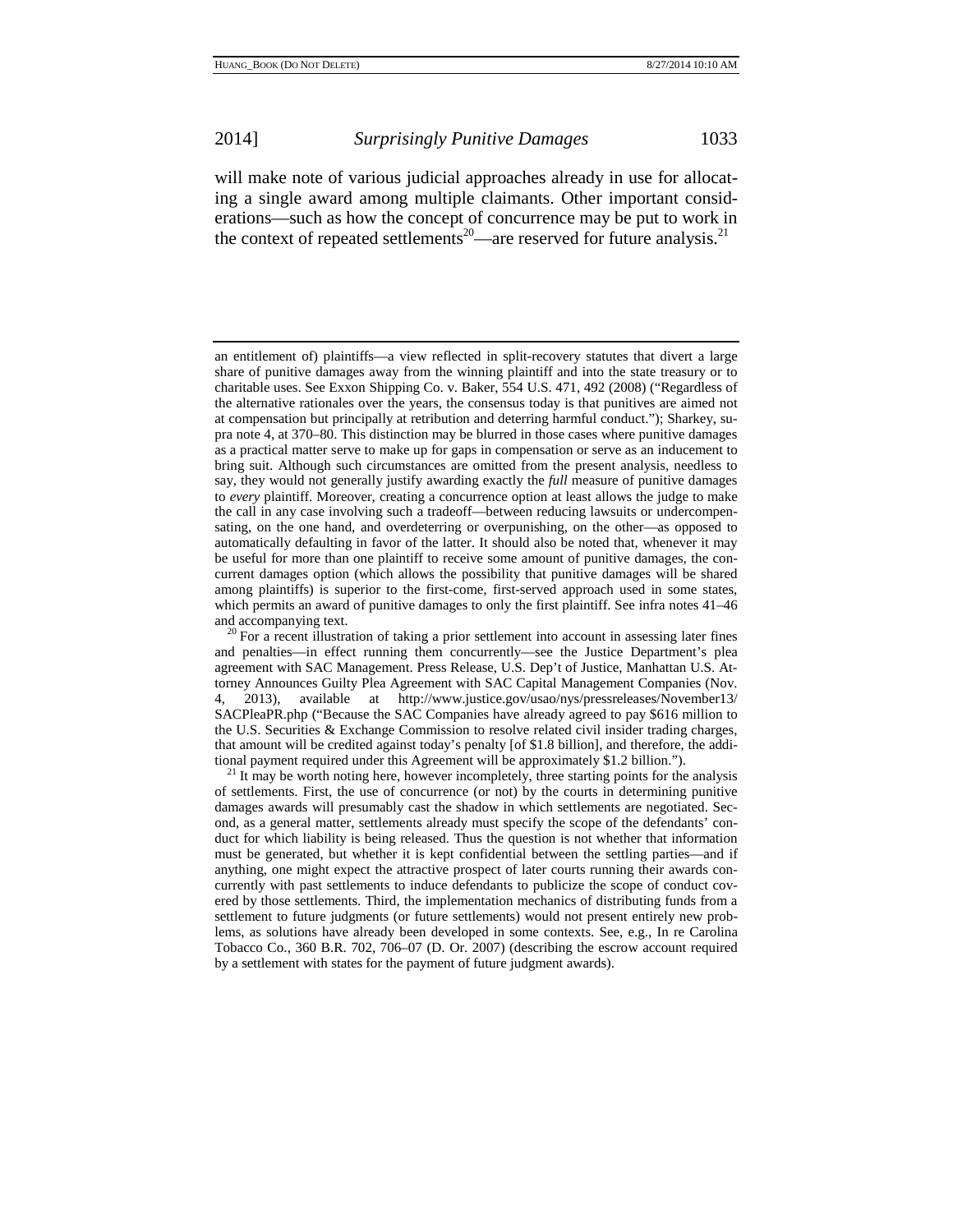# *1. "Fixed" and "Variable" Damages*

One simple principle should guide the use of concurrent punitive damages: If a judge believes that some portion of the total damages in a case before him reflects an amount that this defendant should not be made to pay repeatedly, then he should designate this portion to run concurrently with the awards in other cases. To use the vocabulary introduced earlier, the judge should distinguish between the "fixed" and "variable" components of the total award in that case—in effect allowing only the variable component to be repeated in other cases, by running the fixed component concurrently.

Consider this most basic of possible scenarios (call it Scenario 1): Suppose that the judge views the punitive damages in the case as representing full legal retribution for the defendant's entire course of conduct. He would then run the whole of the punitive award concurrently with those in other cases.

The following refinements to this prototype approach illustrate how the use of concurrent damages can be adapted to varying circumstances: first, under competing theories about the purpose of punitive damages; second, along the spectrum of views of punitive damages, from defendant-focused to plaintiff-focused; and third, when courts are able or unable to run damages concurrently with *future* awards.

## *2. Differing Aims of Punitive Damages*

The consensus modern view is that punitive damages serve a dual function—retribution and deterrence.<sup>22</sup> Yet these aims do not always align. The amount needed for retribution may not be equal to what is needed to deter. Nor is there always agreement on what each term means, and one might sensibly think that the best meaning should vary by context. Consider the question of what amount is needed to "deter": Does that refer to what is conventionally called optimal deterrence (that is, loss internalization)? Or rather, to absolute deterrence (that is, erasing

<sup>22</sup> See, e.g., *Exxon Shipping Co.*, 554 U.S. at 492 ("Regardless of the alternative rationales over the years, the consensus today is that punitives are aimed not at compensation but principally at retribution and deterring harmful conduct."); *BMW of N. Am., Inc.*, 517 U.S. at 568 ("Punitive damages may properly be imposed to further a State's legitimate interests in punishing unlawful conduct and deterring its repetition.").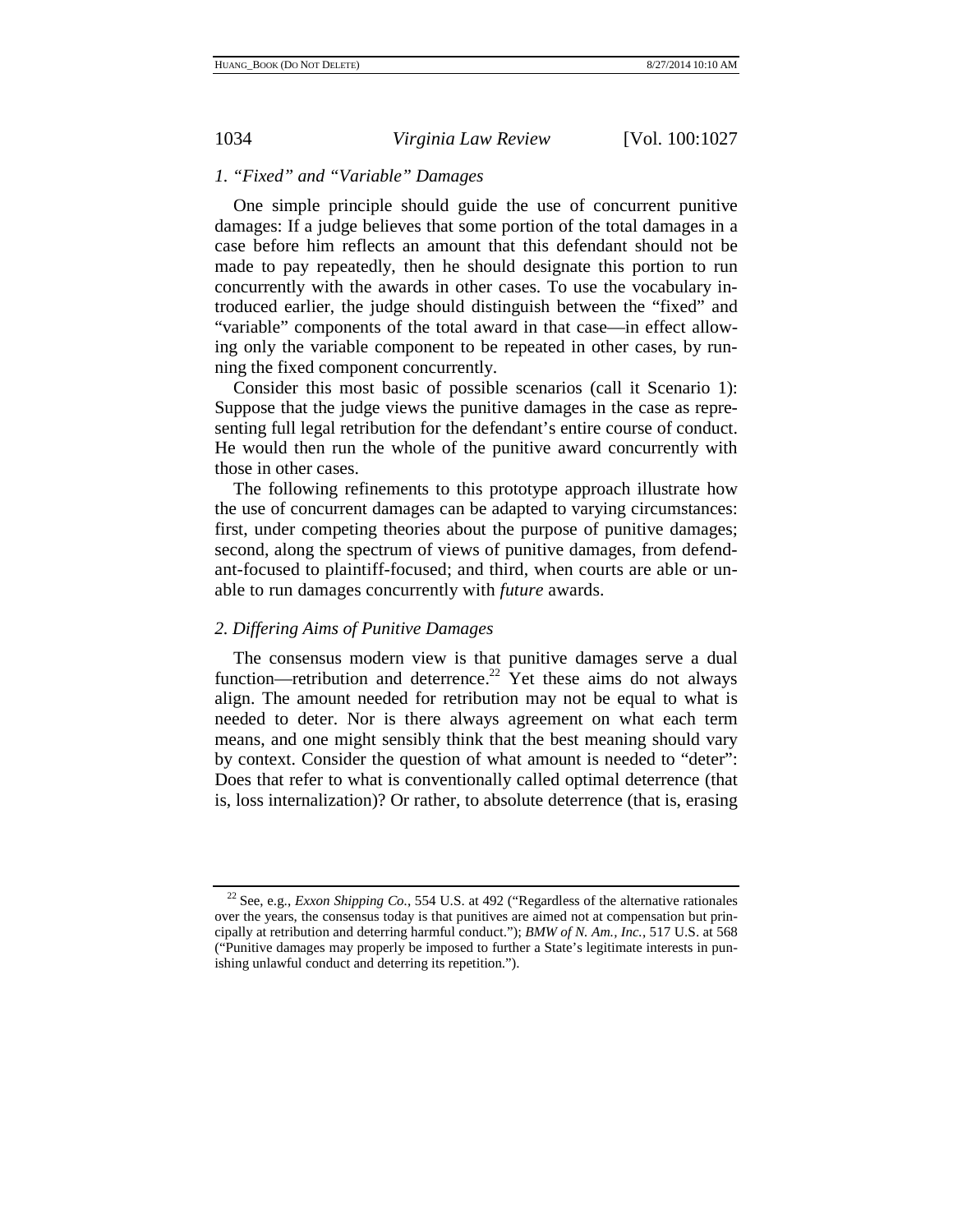any gains from the misconduct)?<sup>23</sup> Or to still some other understanding of deterrence?

Fortunately, the general usefulness of concurrence in reducing redundancy does not much depend on any particular answer to these questions. Yet in operation variations do arise depending on which purpose is assumed, because it affects the question of what portion of damages is understood to be the "fixed" component that should run concurrently across cases. As a practical matter, the importance of these variations may well be washed out by the rough-justice nature of assigning monetary damages, and especially punitive damages, in the first place. But it is still useful for the sake of conceptual clarity to point them out.

*Deterrence versus retribution*. — First, consider the distinction between the dual aims. How might a court focused on deterrence (whether optimal or absolute) differ from a retribution-oriented court in deciding which portion of the damages award to designate as running concurrently? One critical difference is the role of compensatory damages. A judge taking a retributive approach may view them as irrelevant to punishment (as we have assumed in Scenario 1 above). By contrast, the degree of deterrence depends on the total damages amount, including compensatory damages.<sup>24</sup>

Thus a judge who believes she has achieved the full measure of deterrence, via the total damages in the case before her, would not want *any* of that amount to be revisited on this same defendant (for the same conduct) by other courts. The sum of the compensatory and punitive damages in this case alone is all the deterrence that the judge thinks is needed. The court may well have reached this result by using punitive damages to make up the difference between the compensatory damages and the desired deterrent amount. In essence, the "fixed" component of damages here is the entire award.

What this deterrence-oriented judge should run concurrently, in theory, are the total damages (not only the punitive damages). But in practice, she cannot do so. She must actually award the compensatory dam-

 $23$  It should be emphasized that for both the optimal deterrence and absolute deterrence approaches, accuracy in damages is useful—not least because of the familiar need to set mar-

<sup>&</sup>lt;sup>24</sup> This is true under both the loss-internalization (optimal deterrence) and the gainserasing (absolute deterrence) views. Compensatory damages are more closely related to the former, for obvious reasons. But under either view they should be recognized as part of the total costs to the defendant, and thus part of the deterrent.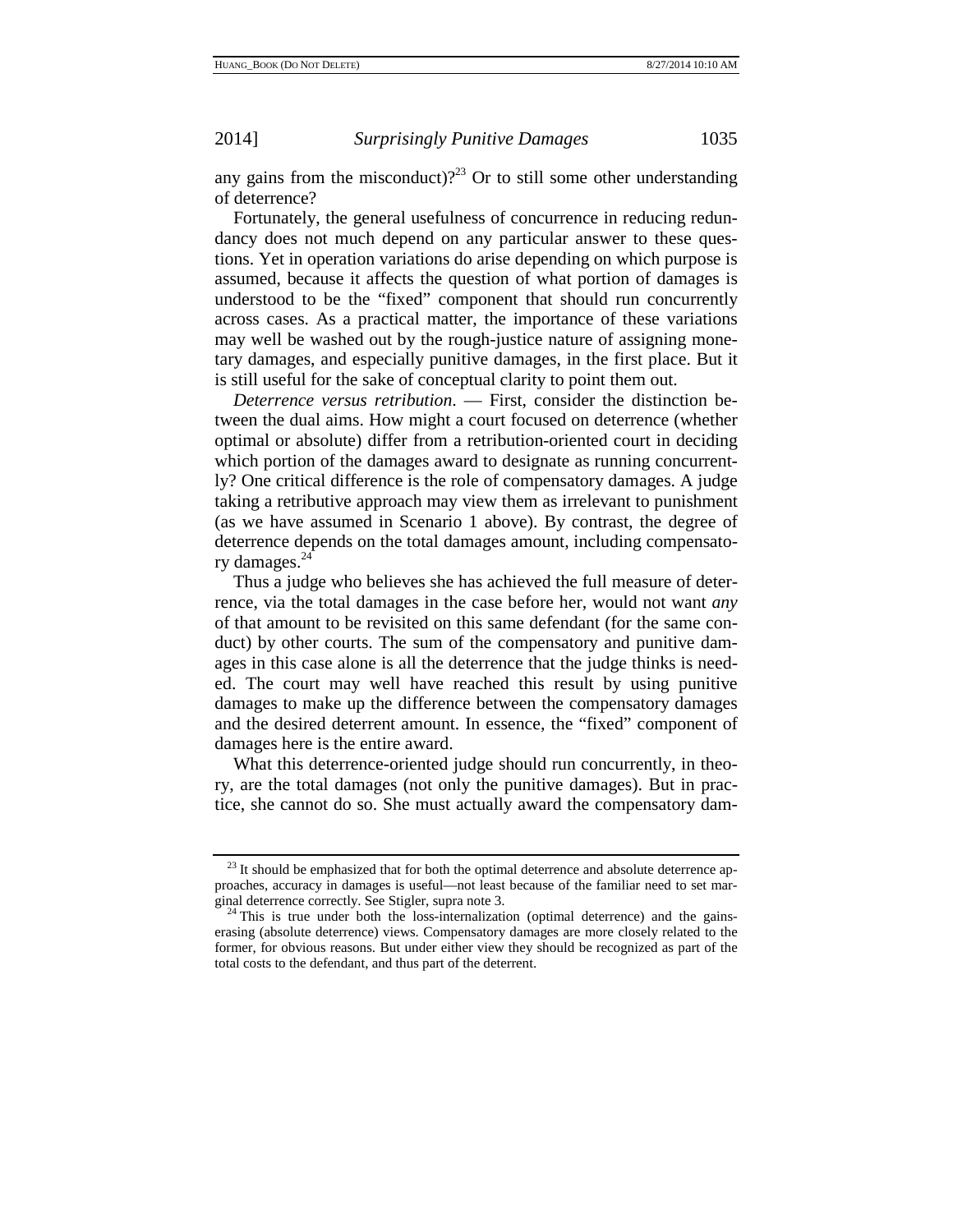ages in the present case. So the best she can do is to say that the punitive damages are to run concurrently. At this point, she may seem to be acting identically to the retribution-oriented judge in Scenario 1. But here is the crucial difference: The deterrence-oriented judge should run the *punitive* damages in this case concurrently with not only the punitive damages in other cases, but with *any* damages in other cases, including those that are compensatory.

Note that although this approach minimizes overdeterrence, there may still be some slippage—if courts can only run their damages concurrently with *past* awards. Suppose that the first court awards damages in the fully deterrent amount. Then the best that the second court can do is to run its own *punitive* damages award concurrently with the *total* damages in the first case. Because the defendant will also pay the compensatory damages in this second case, the defendant ends up overpaying relative to the accurately deterrent amount (though this redundancy is far less than without concurrence).<sup>25</sup> This structural feature, that a court cannot designate its own compensatory damages to run concurrently, is a complication for the deterrence approach—but not for the retribution approach assumed in Scenario 1.

*Shared and individual components of retribution*. — Next, let us consider how courts focused on only one of the dual aims, retribution, might nonetheless vary in their ideal use of concurrence. Imagine a variation on Scenario 1: What if a judge does not view the punitive damages in her case as reflecting the full legal retribution this defendant should have to face, and so she believes that further punitive damages in other cases may be warranted (to some extent)? For instance, she might see her role as assigning punitive damages to serve retribution on behalf of this specific plaintiff, but not on behalf of other victims.<sup>26</sup>

She might then conceive of this plaintiff's total punitive damages as having two parts: One portion serves the aim of retribution for the defendant's reprehensibility as directed only at this specific plaintiff. She may well expect other judges to award such a portion to their plaintiffs as well. She would view these per-plaintiff portions not as redundant, but as a "variable" component of punitive damages and thus properly cumulative across cases.

<sup>&</sup>lt;sup>25</sup> As we shall see, reducing or avoiding such slippage may be possible if the courts can also run damages concurrently with *future* awards. See infra Subsection I.A.3. 26 The judge would thus be acting in the spirit of *Philip Morris*, discussed supra note 17.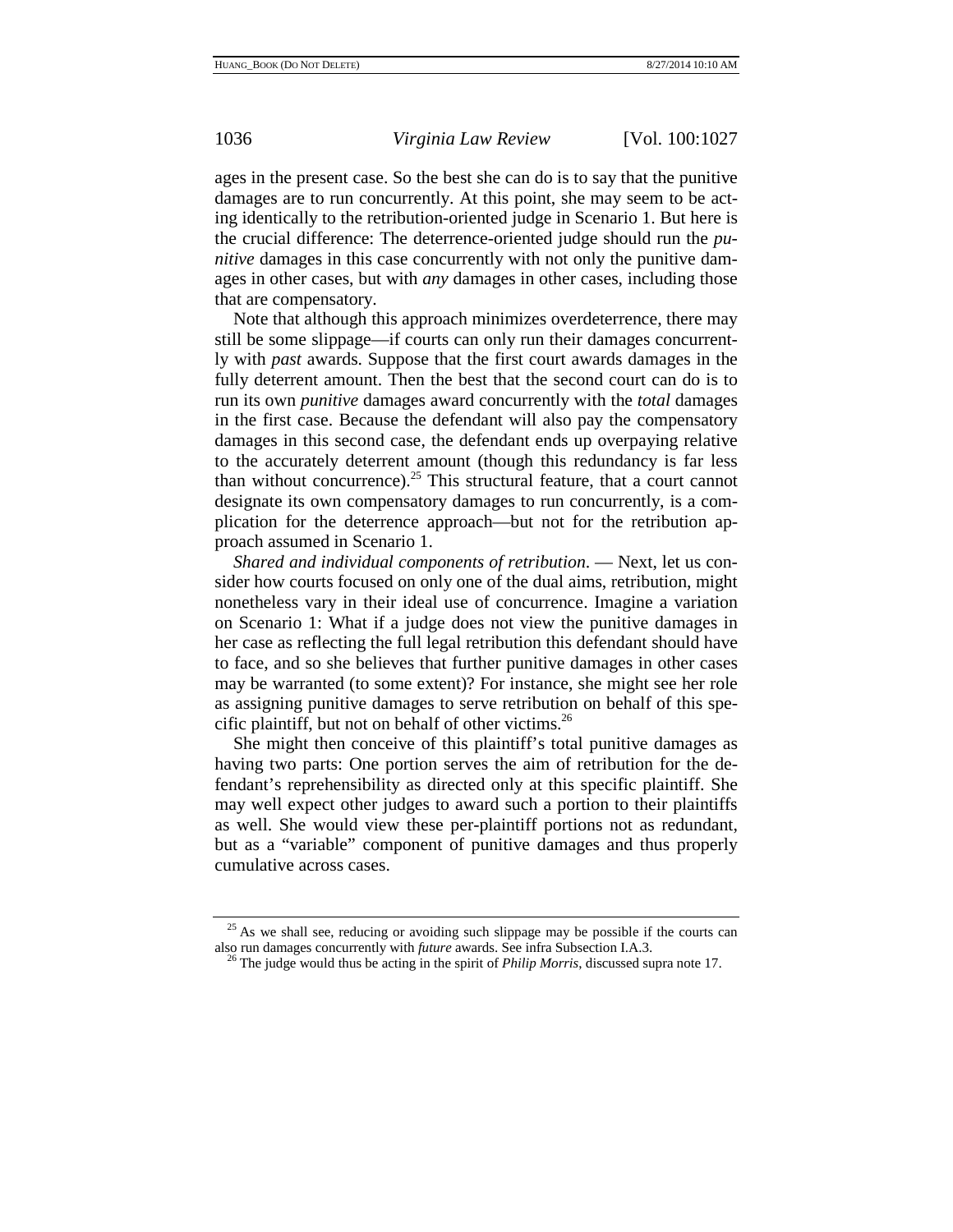Meanwhile, she may see a separate portion of this plaintiff's punitive damages as serving the aim of retribution for the inherent, general badness of the defendant's conduct (from which this plaintiff also suffered)—the "fixed" quantum of reprehensibility shared among the victims, punishable by a one-time levy against the defendant. This portion of the punishment *would* be redundant if other courts also awarded it. (And yet at least *one* court must mete out this part of the punishment.) Because retribution on behalf of any plaintiff would be incomplete without this component, each court's award should include it. $27$  But then each court should also run this portion of the punitive award (and *only* this portion) concurrently with the awards in other cases.

The usual principle thus still applies, but now the "fixed" portion is only a subset of the punitive damages in each individual case. The narrower point here is that the portion of the damages a court runs concurrently need not always be the full punitive damages award.<sup>28</sup> The more general point is that concurrence is an option, not a command. Its use can be flexibly adapted to understandings of punitive damages that vary from judge to judge, or from situation to situation.<sup>29</sup>

# *3. Anticipation of Future Awards*

Should the concurrence device be only backward-looking, with later courts running their new awards concurrently with past awards? Or should it be used even by earlier courts, in a forward-looking way, as is possible with concurrent criminal sentencing? $30$  There is no conceptual reason that concurrence cannot be used in anticipation of future awards—and there are good practical reasons to encourage such use. Concurrence is a more powerful, and more user-friendly, tool when it can be used by earlier courts as well as by later courts.

Think again of the deterrence-focused judges described above, who are hamstrung by not being able to run *compensatory* damages concur-

 $27$  Note again that including such a shared component of reprehensibility would not likely run afoul of *Philip Morris* (as discussed supra note 17) because it *is* properly part of the punishment for *this* plaintiff's harm—just as it would be for any other plaintiff.<br><sup>28</sup> The chosen subset may be of any size, of course: At one extreme, the "subset" may be

as large as all of the punitive damages (as it was in Scenario 1 above). At the other extreme, it may be a null set, in which case the judge forgoes concurrence altogether.

 $^{29}$  The complications that can arise when successive judges (dealing with the same conduct) disagree about the use of concurrence will be explored in the next Section. <sup>30</sup> See, e.g., Setser v. United States, 132 S. Ct. 1463 (2012).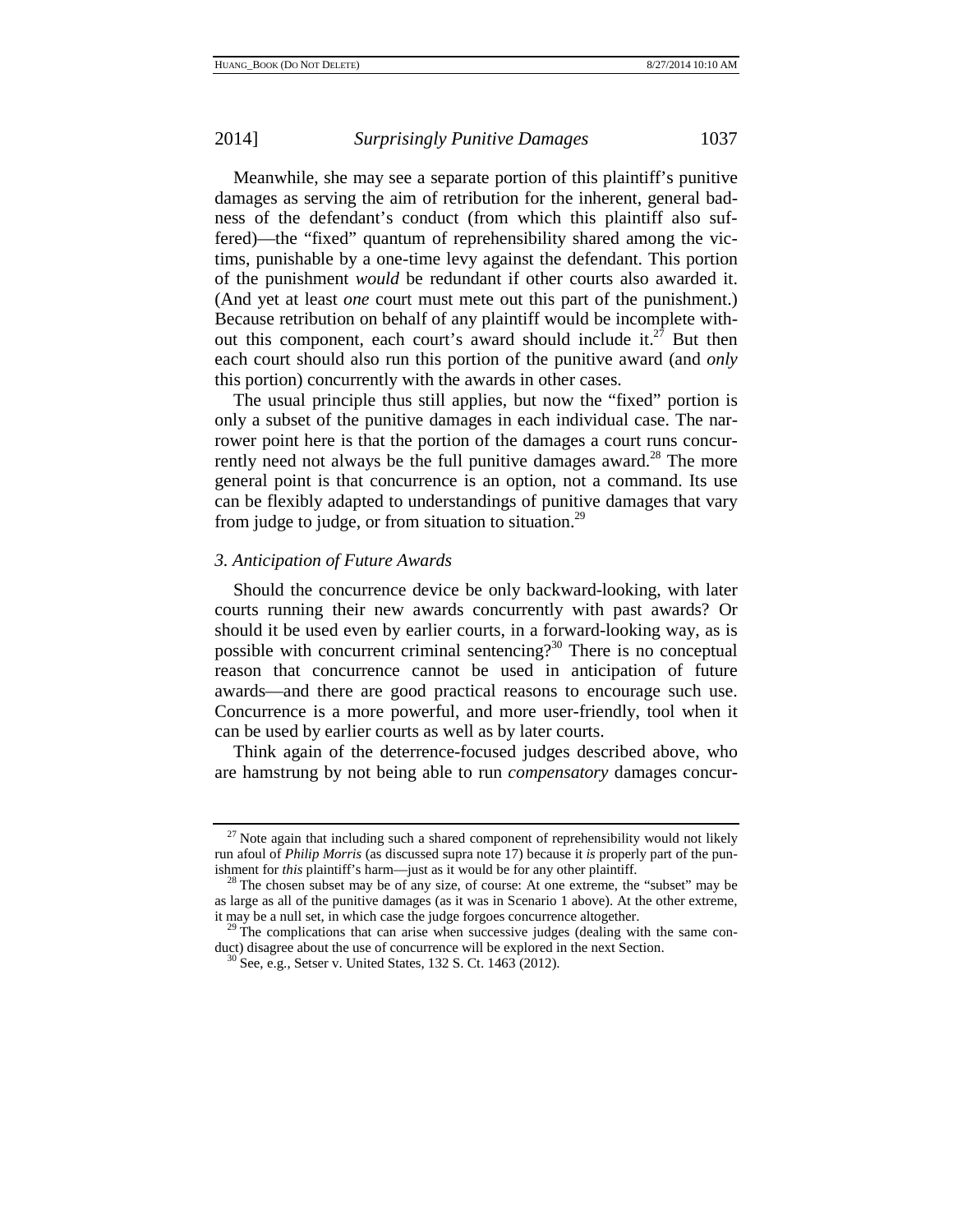rently. If concurrence is only backward-looking, then even if all punitive damages run concurrently, the compensatory damages will continue to accumulate case by case—each time causing the defendant to overpay further beyond the fully deterrent amount.

But notice how the problem dissipates if concurrence can be used in a forward-looking, anticipatory way. In the first case, the judge announces that the punitive damages award is to run concurrently with any past *or future* damages (both compensatory and punitive) for the same course of conduct.31 The task for the second judge is identical, and so forth for each later court. As successive cases occur, their formal punitive awards not only run concurrently with each other—but also partially or fully absorb the accumulation of compensatory damages.

To illustrate, consider a defendant who causes identical harms to Plaintiffs 1 through 5. Suppose that for this act, the courts adopt an optimal deterrence purpose for punitive damages. The courts are (collectively) aiming for full loss internalization; that is, aggregate damages should total five times the individual harm. Court 1 achieves this optimal deterrence amount by awarding compensatory damages (one times the harm) and makes up the rest using punitive damages (four times the harm). Suppose Court 2 does the same.

Imagine if Court 1 can run its punitive damages concurrently with *future* damages, including Court 2's compensatory damages. Now both Court 1 and Court 2 can simply say, "My punitive damages run concurrently with any past or future damages in any other cases." First the defendant will pay one measure of harm to each of Plaintiff 1 and Plaintiff 2 (as compensatory damages). Suppose the defendant then pays three further measures of harm to Plaintiff 1, as punitive damages. Now, Court 2's punitive damages award is also satisfied via concurrence, because those four measures of harm have been paid to Plaintiff 1. At the same time, Court 1's punitive damages award is also fully satisfied, because three measures of it have been directly paid to Plaintiff 1, and one measure is running concurrently with Plaintiff 2's compensatory damages. $32$ 

 $31$  By doing so, the first judge has in effect solved the next judge's problem of not being able to declare that compensatory damages are to run concurrently (because the first judge

 $32$  In contrast, if concurrence is only possible in a backward-looking way, then Court 2 would run its punitive damages concurrently with Court 1's damages award; but the compensatory damages in Court 2 would push the defendant's payments from the optimal deterrence amount of five times harm up to six times harm (and so forth for each further case).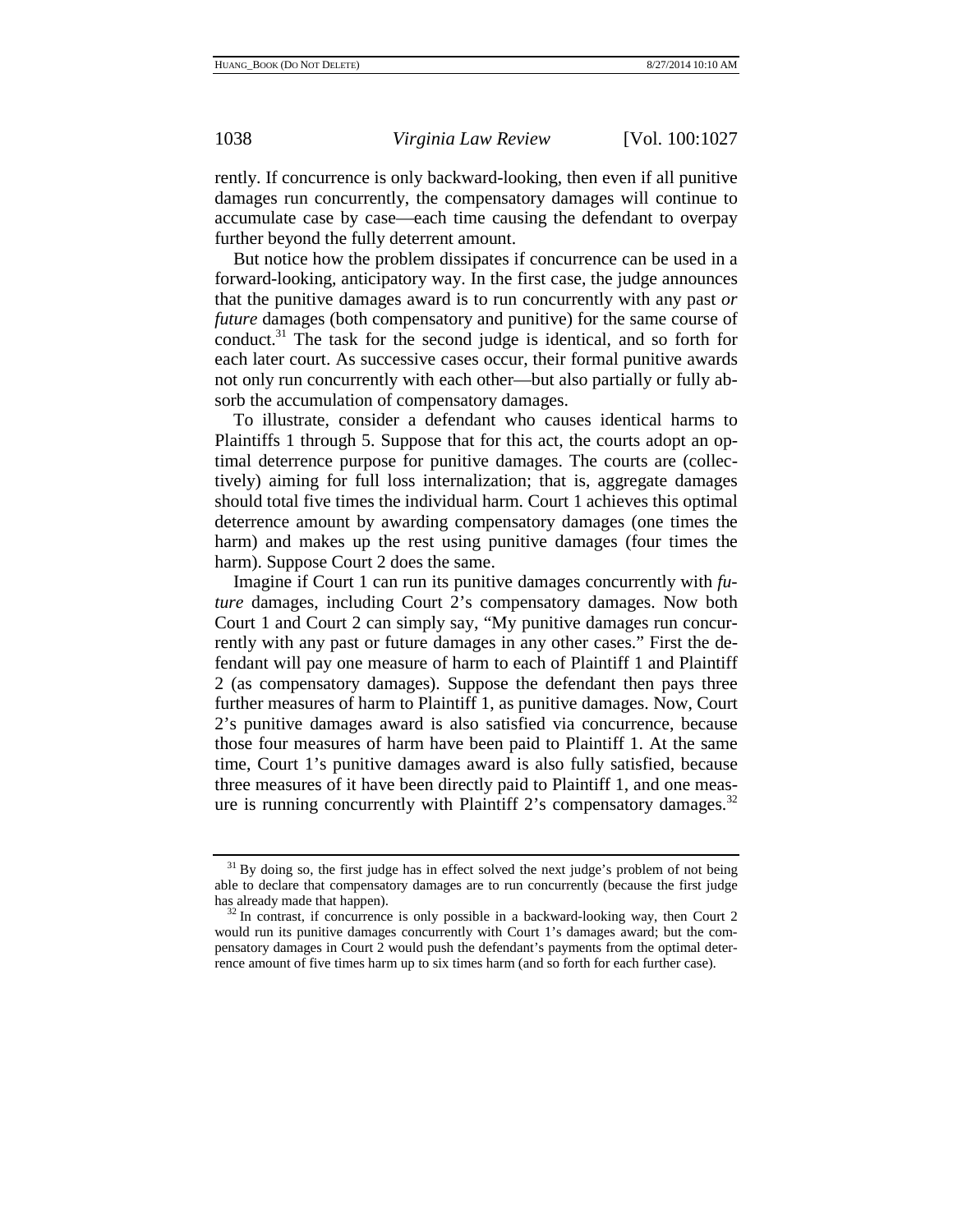(The logic works just as well if any or all of the three extra measures of harm are paid to Plaintiff 2 instead.)

The defendant has thus discharged his liability upon paying five times the harm, as desired. At the same time, the defendant cannot satisfy both courts' awards by paying any less. Moreover, further judgments (by Courts 3, 4, and 5) are similarly absorbed; in particular, the compensatory damages that must be paid to those plaintiffs are credited to the punitive damages of the other courts, and again the defendant will not ever pay more (nor can it get away with paying less) than the optimal amount of five times the harm.

The illustration above shows how the use of anticipatory concurrence can mitigate the slippage problem noted above. More importantly, it highlights an approach in which each court need only follow a simple heuristic, one that relieves them of needing to know how many other courts are giving awards, and how much those awards might be. Unlike other possible anticipatory adjustments (such as reducing damages in an earlier case based on a prediction that later cases will arise), no such guesswork is needed here: A court need only declare that its awards are to run concurrently with any past or future awards.

*Allocating among plaintiffs.* — There is a tradeoff to such simplicity at the adjudication stage, however, in that the courts will then need to make practical determinations about how to allocate the concurrent amount among the plaintiffs who do materialize. Allocation of this sort is a familiar (if not always an easy) task for the courts. For instance, think of bankruptcy proceedings, "contribution" among joint tortfeasors, or any case involving multiple plaintiffs sharing a "limited fund." One might even think of such allocation among plaintiffs as a sort of jointand-several *recovery*.

These analogies suggest two points: First, in the present context there is arguably less at stake in precisely how the concurrent amount is allocated than in the other settings. The reason is that punitive damages are generally understood to be the penalty the *defendant* deserves to pay, not compensation that *plaintiffs* deserve to receive;<sup>33</sup> this is perhaps best illustrated by "split-recovery" statutes that reallocate a large share of punitive damages away from winning plaintiffs to the state treasury or to

<sup>&</sup>lt;sup>33</sup> See supra note 19.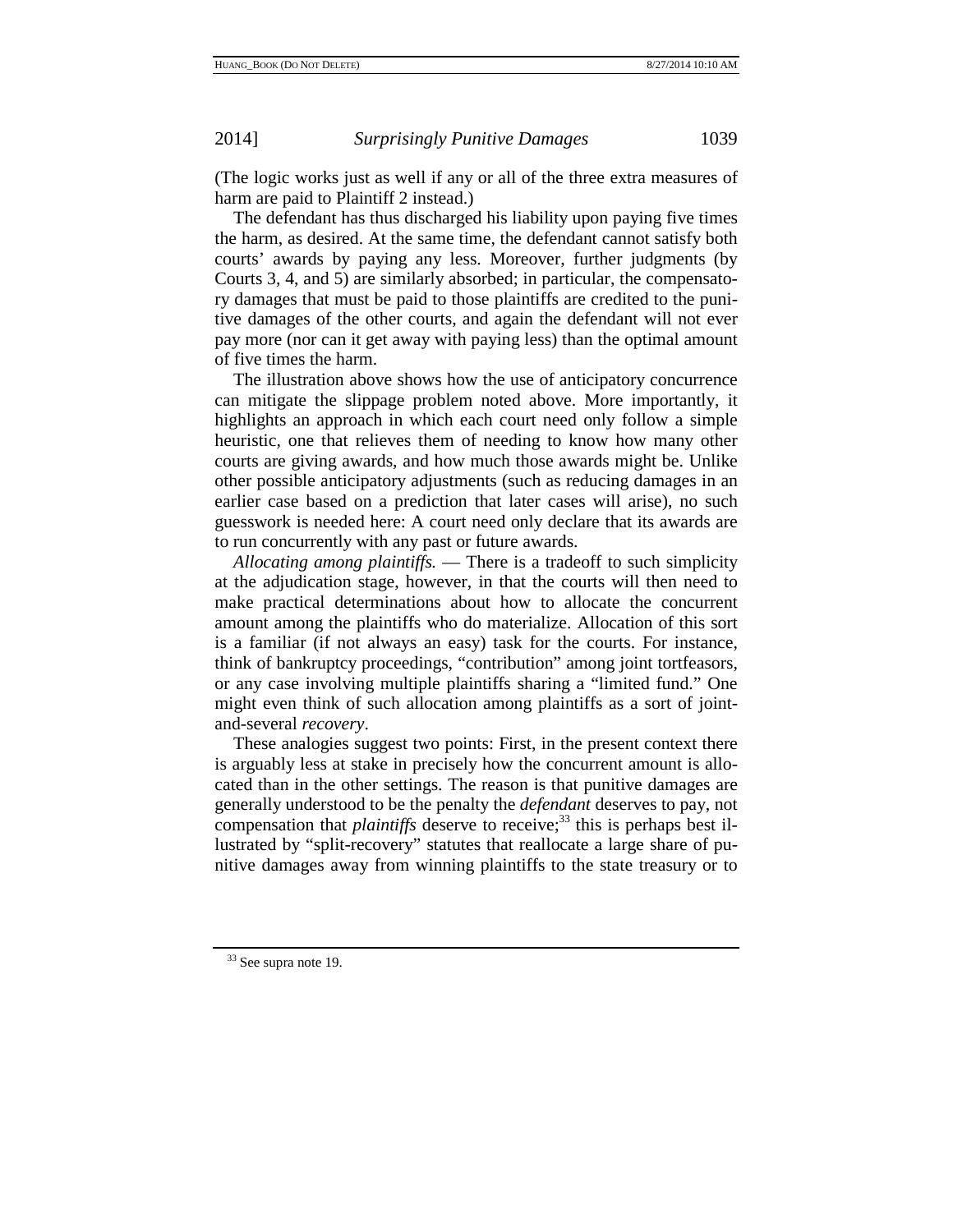charitable funds. $34$  Second, as a technical matter, the various devices that the courts have used to serve these other allocation needs—such as escrows or trusts, equitable allocation principles, or time limits for further plaintiffs to come forward—may be adaptable to the distribution of the concurrent award.35 For example: Court 1 can require the defendant to pay Plaintiff 1 her compensatory award immediately, but set aside funds in escrow or trust for the punitive award, on the understanding that Plaintiff 1 will be paid an equitable share of those reserved funds after a fixed time period (a share that depends on how many other plaintiffs have won punitive damages in that time).<sup>36</sup> Court 2 can then require that some or all of the payment to Plaintiff 2 come from that initial escrow or trust (which Court 1 will allow because that is the very point of setting up such a fund), or Court 1 can release an appropriate amount of the reserved funds back to the defendant, based on the amount the defendant verifies it has directly paid to Plaintiff 2.<sup>37</sup>

<sup>6</sup> It will likely be in the defendant's interest to inform Court 1 of any other future potential punitive damages awards (and future claimants) it may face for the same conduct once Court 1 has decided on the amount of punitive damages and is considering whether to run them concurrently.<br> $37$  To be clear, each plaintiff will receive its full compensatory damages. But beyond that,

how much of the remaining windfall goes to Plaintiff 1 and how much goes to Plaintiff 2 can be guided by any equities in play. As a practical matter, such equities may be weighed by the fund administrator, as is commonly done in distributing a "limited fund" or class-wide dam-

<sup>34</sup> See, e.g., 735 Ill. Comp. Stat. 5/2–1207 (2012); Iowa Code § 668A.1(2)(b) (2013); Or. Rev. Stat. Ann. § 31.735 (West 2013). For further analysis of such "split-recovery" statutes, see Sharkey, supra note 4, at 375–80.

 $\frac{35}{35}$  See, e.g., Dunn v. HOVIC, 1 F.3d 1371, 1394 (3d Cir. 1993) (en banc) (Weis, J., dissenting) ("The district court [in another case] intervened to impose measures for a more equitable distribution of the funds and eventually approved an arrangement that altered the distribution process so that those most seriously injured were paid first. In addition, a serious attempt was made to predict future claims so that present and future claimants would be paid an equitable percentage of their claims' value." (citations omitted)). Courts have used escrow accounts for the payment of future judgment awards. See, e.g., In re Carolina Tobacco Co., 360 B.R. 702, 706–07 (D. Or. 2007) (describing escrow account required by a settlement with states for the payment of future judgment awards). Courts have also used trusts to collect and distribute punitive damages awards. See, e.g., Sampson v. Vasey, No. LA28882, 2007 WL 4555839, at \*1 (Iowa Dist. Ct. Sept. 4, 2007) ("[T]he punitive damages shall be deposited into the plaintiff's attorney's trust account for distribution after reduction of attorney fees and a proportionate share of the out of pocket costs of recovery with 25% of the gross recovery of punitive damages to the Plaintiff and the remainder paid into the civil reparations trust fund." (citing Fernandez v. Curley, 463 N.W.2d 5 (Iowa 1990), regarding Iowa's split-recovery statute)); Payne v. Cmty. Blood Ctr., No. 0210-10211, 2004 WL 5400536, at \*3 (Or. Cir. Ct. Oct. 25, 2004) ("[T]he Court notes that allegations of punitive damages remain pending against Defendant Cryolife, Inc., and that both compensatory and punitive damages may, at some future time, be deposited into the Trust.").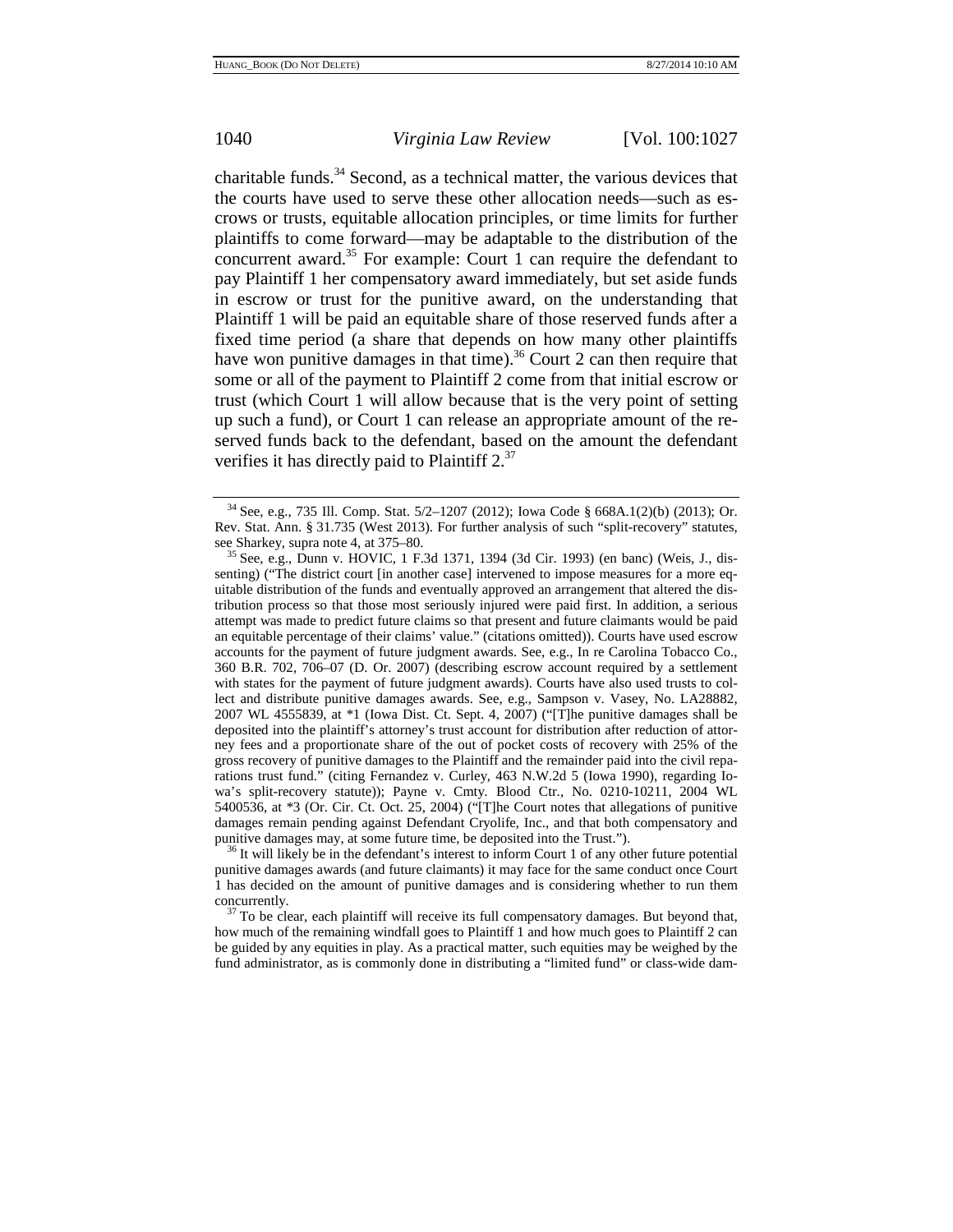*When courts disagree.* — A conceptually more important complication is that successive courts may disagree about whether the punitive awards (or how much of the awards) should run concurrently in the first place. The mechanism illustrated above may seem to favor the courts that *do* think the award should run concurrently, in that a court always has the power to unilaterally reduce how much the defendant pays to that particular plaintiff (with the compensatory amount as the presumptive floor) but cannot require another court to award more. For example, Court 2 may decide to run its punitive damages award concurrently with that assessed by Court 1. But, assuming it does not manipulatively overinflate its own award, Court 2 cannot undo Court 1's decision to run punitive damages concurrently with later awards. The influence of Court 1 is also limited, however: Undermining Court 1's intentions (in favor of those courts that think the punitive awards *should* accumulate) is still possible if more courts decline to run their awards concurrently. The reason is that Court 1's use of concurrence can only effectively discount future awards by the amount of punitive damages that Court 1 itself has assessed. Extending this logic further, then, one might see the end result of the successive courts' independent decisions about concurrence to be, loosely speaking, a sort of weighted average of their choices.<sup>38</sup>

## *B. Procedural Advantages*

This Section will highlight a few procedural advantages of using the concurrent punitive damages device. The wellspring of these advantages is the conceptual integrity of this approach: Concurrence is not an ad hoc adjustment or judicial "fudging" (in contrast to preemptive reductions of earlier awards or complete bars on later awards). Quite the opposite. The concurrence mechanism neatly suits the reality of the overlapping enforcement problem: When there are concurrent enforcers, isn't the most natural solution just to give concurrent awards?

ages. The possibility of allocating among plaintiffs based on the equities—rather than based on factors such as who won the race to the courthouse—may be seen as a further advantage

of the concurrence option over the alternative devices noted in Subsection I.B.2.  $38$  To extend the earlier illustration: If Courts 1, 2, 3, and 4 all run their awards concurrently as before but Court 5 refuses to do so, then the defendant will end up paying nine (as opposed to five) measures of individual harm; this is still less than the multiplier of twenty-five that would occur in the absence of a concurrence option.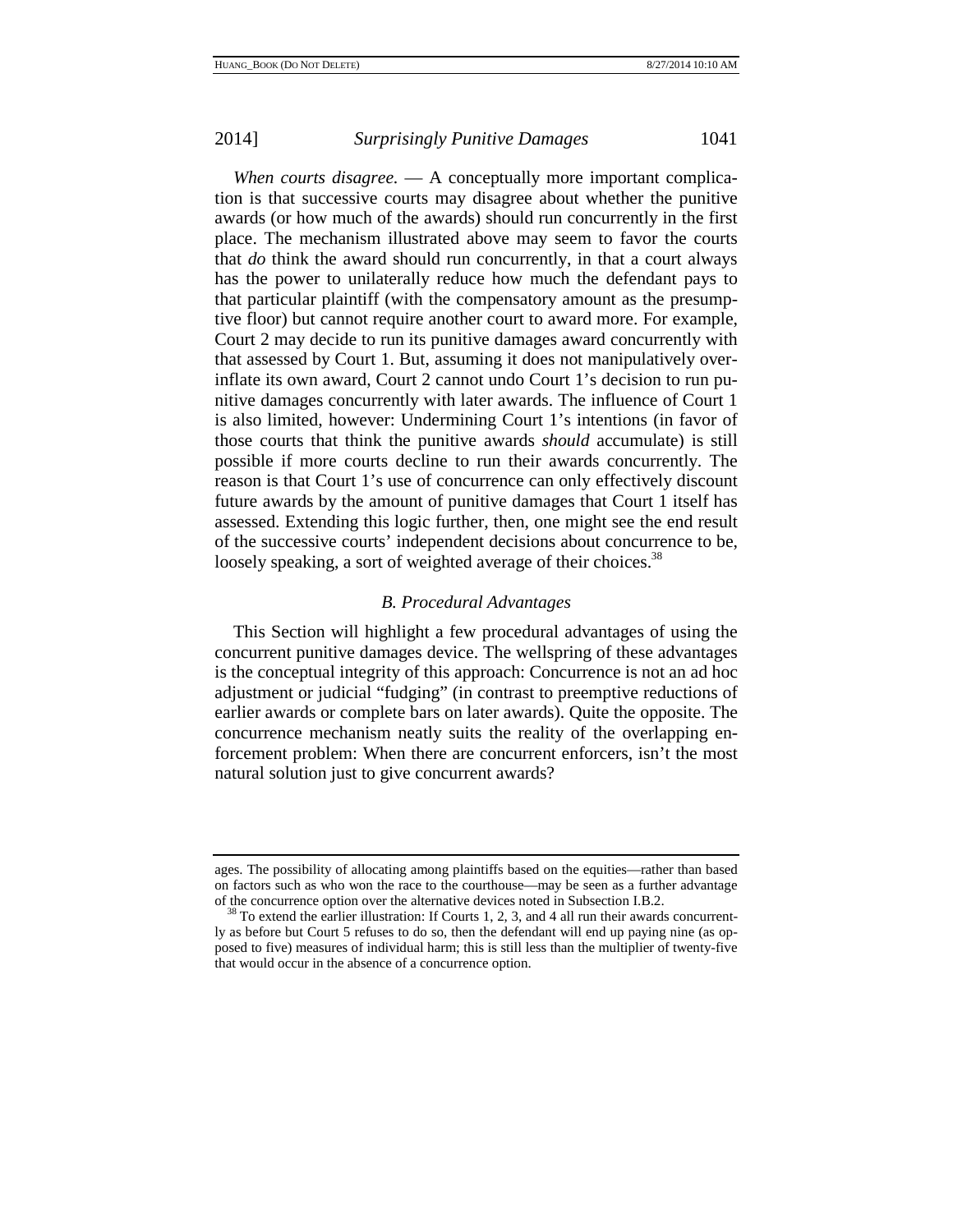## *1. Information Costs*

Think back to this salutary aspect of using anticipatory concurrence: Hardly any anticipation is needed at all. The court need not be aware of other cases addressing the same conduct—much less of whether those cases have resulted (or will result) in awards of any given size. Court 1 does not even need to know that it is Court 1, and Court 2 does not need to know that it is Court 2.39

This feature speaks to a more general advantage of the concurrence approach: Each court can determine its own award *as if* it had the only case against this defendant. Each can simply declare the full amount of punishment deserved on behalf of its plaintiff. Notably, such undiminished declarations may also serve the public notice and socially expressive aims of allowing each court, in each jurisdiction and in each plaintiff's case, to mark its own condemnation of the act.

The practical upshot is that the information demands on the courts are lightened in setting their awards: No court needs to figure out how much to remit its award because another court has given (or might yet give) punishment for the same  $act<sup>40</sup>$  It also does not matter how many other such cases there will be. A corollary is that Court 1 then has no need to predict whether its outcome will encourage future lawsuits in Courts 2, 3, or 4.

## *2. Anti-gaming and Robustness*

For similar reasons, the concurrence approach is also "robust" to later changes in other courts' awards. This is a potential advantage over the alternative solution of barring subsequent awards. Suppose that a given state bars Plaintiff 2 from seeking punitive damages because an earlier case has already awarded them to Plaintiff 1.<sup>41</sup> But what if Plaintiff 1's

<sup>&</sup>lt;sup>39</sup> Note again, however, that as a practical matter the defendant will have good reason to inform Court 1 about the possibility of future punitive damages in Court 2, once Court 1 has decided to award punitive damages. Likewise, if Court 2 imposes punitive damages and is considering running them concurrently, the defendant will want to inform Court 2 about the

 $40$  By contrast, under a forward-looking scheme like Minnesota's, Court 1 must speculate as to what subsequent courts might do because punitive damages in the present case are to be assessed (and thus pre-adjusted) with an eye toward "the total effect of other punishment likely to be imposed upon the defendant." Minn. Stat. § 549.20 subdiv. 3 (2012).

<sup>&</sup>lt;sup>41</sup>This can occur in first-come, first-served states such as Florida. See Fla. Stat. § 768.73(2)(a) (2013) ("[P]unitive damages may not be awarded against a defendant in a civil action if that defendant establishes . . . that punitive damages have previously been award-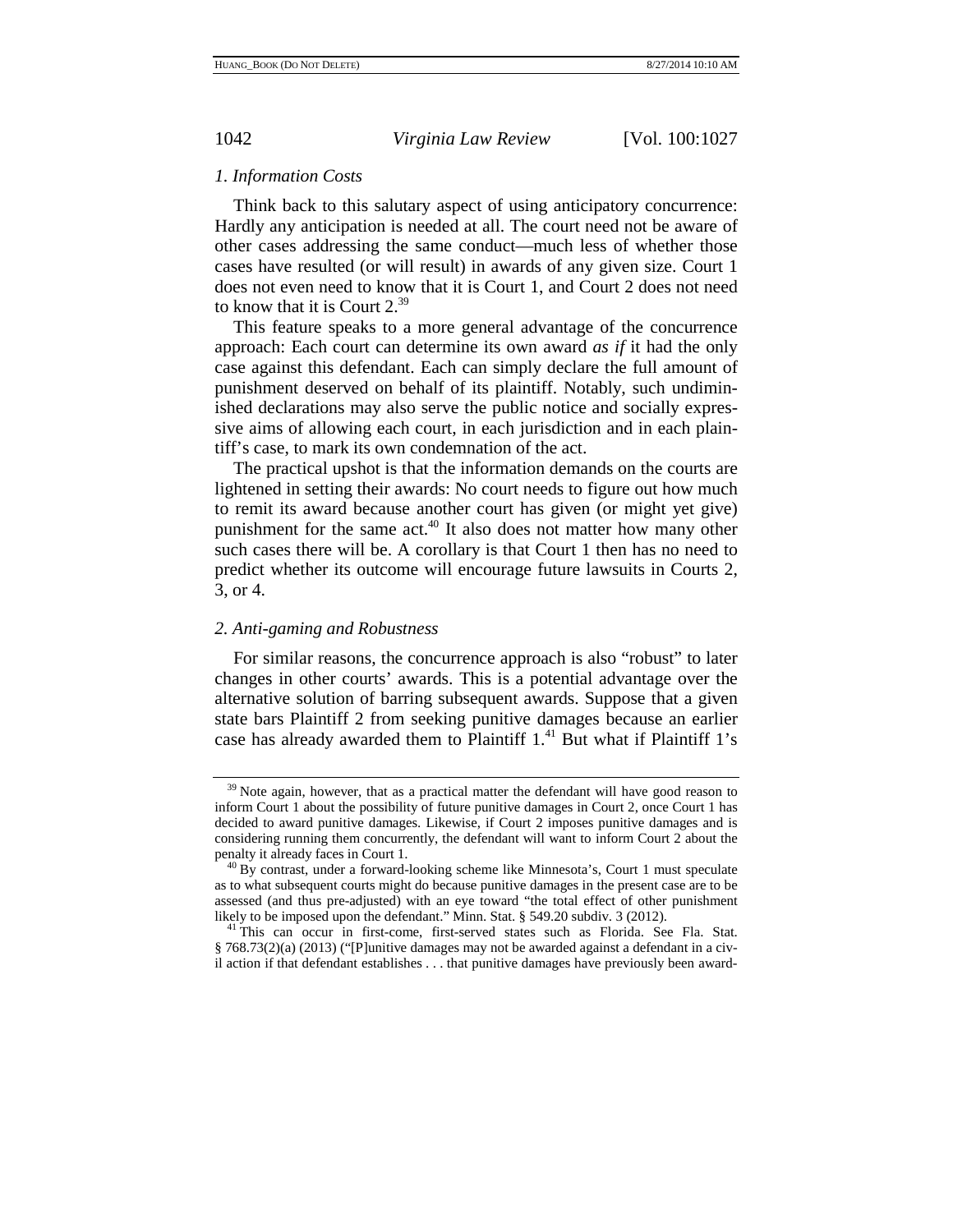award is later reduced or overturned on appeal? Plaintiff 2's award cannot then be increased, unless that case can be reopened for new proceedings on damages, and so the defendant may well gain a windfall.

The use of concurrent damages, by contrast, can avoid such a lapse in punishment and deterrence because Plaintiff 2's formal award will have already been declared in full. No matter what happens to Plaintiff 1's punitive award, the defendant remains on the hook for at least the amount announced for Plaintiff 2.<sup>42</sup>

The same advantage applies to forward-looking reductions as well: What if Plaintiff 1's punitive damages are preemptively reduced (as some courts have done $j^{43}$  due to a worry that future plaintiffs might also sue—but then it turns out that no other plaintiffs come forward? Again, using concurrent damages can avoid the problem of remittitur regret.

A closely related advantage is that the concurrence approach takes the profit out of manipulative gaming of the system (by either side). As a foil, consider those states that have adopted a first-come, first-served approach, barring punitive awards beyond the first case that awards them.<sup>44</sup> The opportunities for gaming by defendants are self-evident: litigating against the weakest plaintiff first, forum shopping, and so forth. The concurrence approach eliminates such incentives for manipulation, both because it requires each court to declare the full amount of the proper punitive award and because, crucially, the defendant will always end up having to pay the highest formal amount.<sup>45</sup> In a parallel way, if anticipatory concurrence is known to be available, its general use can avoid the sort of racing to the courthouse by *plaintiffs* that is likely to occur under

ed against that defendant in any state or federal court in any action alleging harm from the same act or single course of conduct for which the claimant seeks compensatory damages."). <sup>42</sup> An alternative approach of reducing or offsetting a later punitive award by the amount

of earlier awards could in theory share this advantage, if in operation the credit for an earlier

 $43$  One such example is Judge Friendly's case. See Roginsky v. Richardson-Merrell, Inc., 378 F.2d 832, 838–44 (2d Cir. 1967). Again, Minnesota's punitive damages statute also invites such speculative, anticipatory reduction. See supra note 40. 44 Florida is a leading example. See supra note 41. Other states have resisted this approach.

See, e.g., Owens-Corning Fiberglas Corp. v. Golightly, 976 S.W.2d 409, 413 (Ky. 1998) ("[I]t would be unfair to this plaintiff to bar his claim for punitive damages just because oth-

er plaintiffs have previously recovered damages arising out of the same conduct."). 45 Note that this advantage is shared by the "offset" approach adopted in a handful of states. See infra note 46.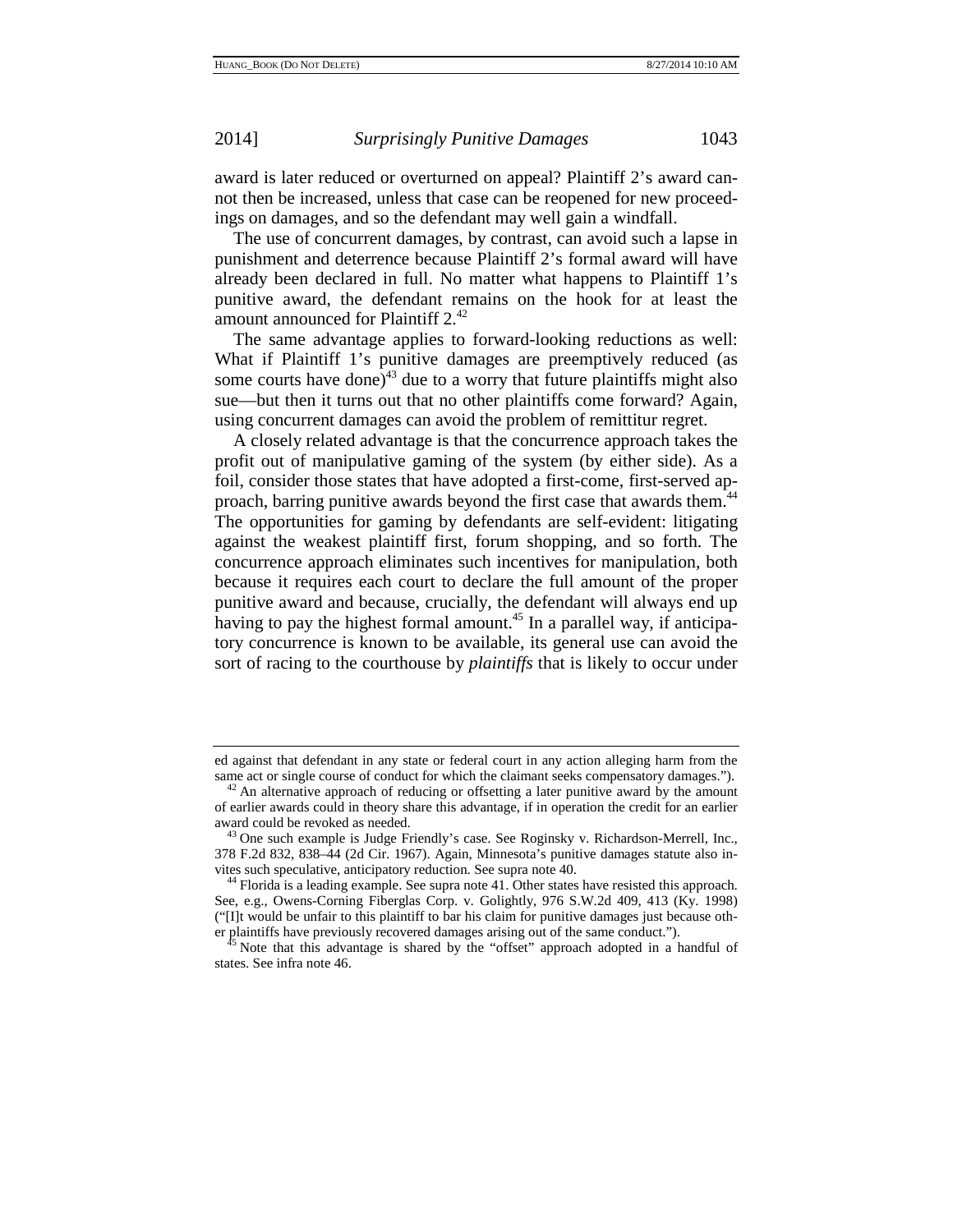those alternative solutions that favor the first plaintiff (such as offsets or bars on later awards).<sup>46</sup>

## *3. Complementing Preclusion Law*

The law of preclusion does not solve the redundant punitive damages problem. To the contrary—nonmutual offensive collateral estoppel, as endorsed by the U.S. Supreme Court in *Parklane Hosiery Co. v. Shore*, 47 potentially allows Plaintiff 2 to piggyback on Plaintiff 1's victory.<sup>48</sup> Asymmetrically, however, the defendant cannot make use of Plaintiff

 $46$  For an example of an offset policy, see Mo. Rev. Stat. § 510.263(4) (2000), which describes an offset system whereby a later punitive damages award is reduced by the amount of a prior punitive damages award. Notably, this Missouri statute generated a dispute over how to apply the offset when two cases proceeded at roughly the same time and their sequencing became tangled. See Barnett v. La Societe Anonyme Turbomeca, 963 S.W.2d. 639, 653–54 (Mo. Ct. App. 1997). Other states with an offset system include Oklahoma and Oregon. See Okla. Stat. Ann. tit. 23, § 9.1(C)(2) (West 2011) (providing that the "[t]rial court shall reduce any award for punitive damages" by the amount of punitive damages the defendant has previously paid); Or. Rev. Stat. § 31.730(3) (2013) ("In reducing awards of punitive damages . . . the court shall consider the amount of any previous judgment for punitive damages entered against the same defendant for the same conduct giving rise to a claim for punitive damages."). Some states allow previous awards to be considered in assessing a new award. See Gagnon v. Continental Cas. Co., 260 Cal. Rptr. 305, 306–07 (Cal. Ct. App. 1989) (noting that "whether punitive damages previously have been imposed for the same conduct" is a relevant consideration in deciding the amount of a punitive damage award); Owens-Corning Fiberglas Corp. v. Malone, 972 S.W.2d 35, 38 (Tex. 1998) ("[E]vidence about . . . previously paid punitive damage awards . . . for the same course of conduct is rel-

evant and may be admitted when a defendant offers it to mitigate punitive damages.").<br><sup>47</sup> 439 U.S. 322, 329–31 (1979) (upholding a federal court's application of nonmutual offensive collateral estoppel, in its discretion, while also articulating factors to be considered by the courts in exercising this discretion). Note that the *Parklane* factors tend not to be especially useful for counseling a court against applying preclusion in the context of redundant punitive damages. For instance, although one factor is whether plaintiffs are likely to take advantage of the availability of preclusion by waiting until another plaintiff wins, such a strategy seems unlikely for plaintiffs seeking punitive damages—who, if anything, may tend to race to the courthouse instead. See id. at 330 (describing the "wait and see" criterion). Similarly, the worry that the "defendant in the first action is sued for small or nominal damages" and may thus have "little incentive to defend vigorously" seems plainly irrelevant in cases involving punitive damages. Id. 48 Likewise, the same phenomenon may occur in the many states that also permit nonmu-

tual offensive collateral estoppel. See, e.g., Tofany v. NBS Imaging Sys., 616 N.E.2d 1034, 1038 (Ind. 1993) (endorsing the use of nonmutual offensive collateral estoppel); Falgren v. Bd. of Teaching, 545 N.W.2d 901, 907–08 (Minn. 1996) (same); In re Caranchini, 956 S.W.2d 910, 914 (Mo. 1997) (same); Silva v. State, 745 P.2d 380, 384 (N.M. 1987) (same); Koch v. Consol. Edison Co. of N.Y., 468 N.E.2d 1, 6 (N.Y. 1984) (same).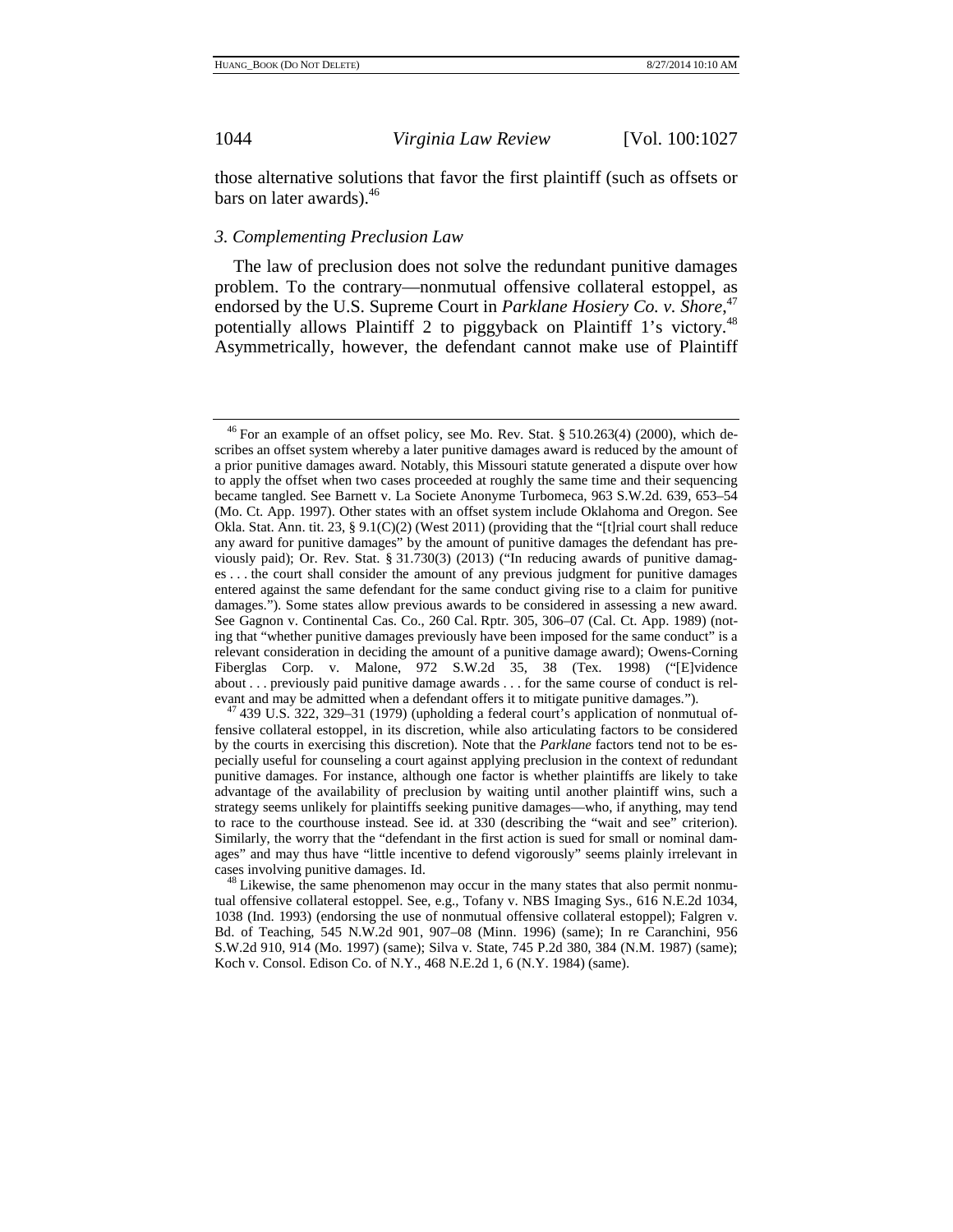1's victory and windfall against Plaintiff  $2<sup>49</sup>$  (Nor could it use Plaintiff 1's loss.) This may all be quite sensible as far as the law of preclusion goes. But the asymmetry feeds the repetitive damages problem by encouraging piggybacking by Plaintiff 2, Plaintiff 3, and so forth. The use of concurrent punitive damages rebalances this asymmetry by deflating the incentives to pile on, and, more generally, by reducing redundancy in the awards that might result.

Another preclusion device sometimes touted as a potential solution the mandatory punitive damages class action—has yet to prove palatable to the courts,<sup>50</sup> and the outlook is not promising.<sup>51</sup> And, of course, it cannot be a general solution, because many redundant punitive damages situations are unsuitable for the class action form. One might then suppose that non-class aggregation—such as consolidation—may be able to do some good, but that approach depends on whether the cases are all located in the same state or are removable to (or already within) the federal system.<sup>52</sup> Concurrence, by contrast, is used by a court unilaterally<sup>53</sup>—and does not depend on any such happenstance of procedural alignment with other cases.

Jack Weinstein's attempt to certify a mandatory punitive damages class using a "limited punishment" theory). Given the U.S. Supreme Court's recent habit of raising the bar for class certification at almost every turn, the prospects for class-action solutions to the redun-<br>dant punitive damages problem appear grim.

 $49$  See Taylor v. Sturgell, 553 U.S. 880, 884 (2008) (noting that, generally, nonparties cannot be bound by the preclusive effect of past judgments or findings, except under limited conditions). 50 For now, the one shining example, in the case of the *Exxon Valdez* oil spill, remains an

anomaly. See Linda S. Mullenix, Nine Lives: The Punitive Damages Class, 58 U. Kan. L. Rev. 845, 863–67 (2010) (recognizing the *Exxon Valdez* case to be a unique instance of the mandatory punitive damages class). The *Exxon Valdez* example is also anomalous in that punitive damages were barred in parallel state court litigation based on "deference to [the] federal court order creating a federal mandatory punitive damages class.*"* Chenega Corp. v. Exxon Corp., 991 P.2d 769, 775 (Alaska 1999). There is no general guarantee, of course, that any future court would defer to another in this way.<br><sup>51</sup> See In re Simon II Litig., 407 F.3d 125, 134–36 (2d Cir. 2005) (rejecting District Judge

 $52$  Moreover, consolidation can bring together only cases that are already pending; when claims arise over time, it is easy to imagine situations where "consolidation would not prevent multiple punitive damages awards." Richard A. Seltzer, Punitive Damages in Mass Tort Litigation: Addressing the Problems of Fairness, Efficiency and Control, 52 Fordham L. Rev. 37, 62 n.141 (1983).

 $<sup>53</sup>$  The tradeoff that the unilateral nature of the use of concurrence entails is, of course, that</sup> earlier and later courts addressing the same conduct by the same defendant might nonetheless disagree about whether (and to what extent) concurrence should be used. See supra Subsection I.A.3.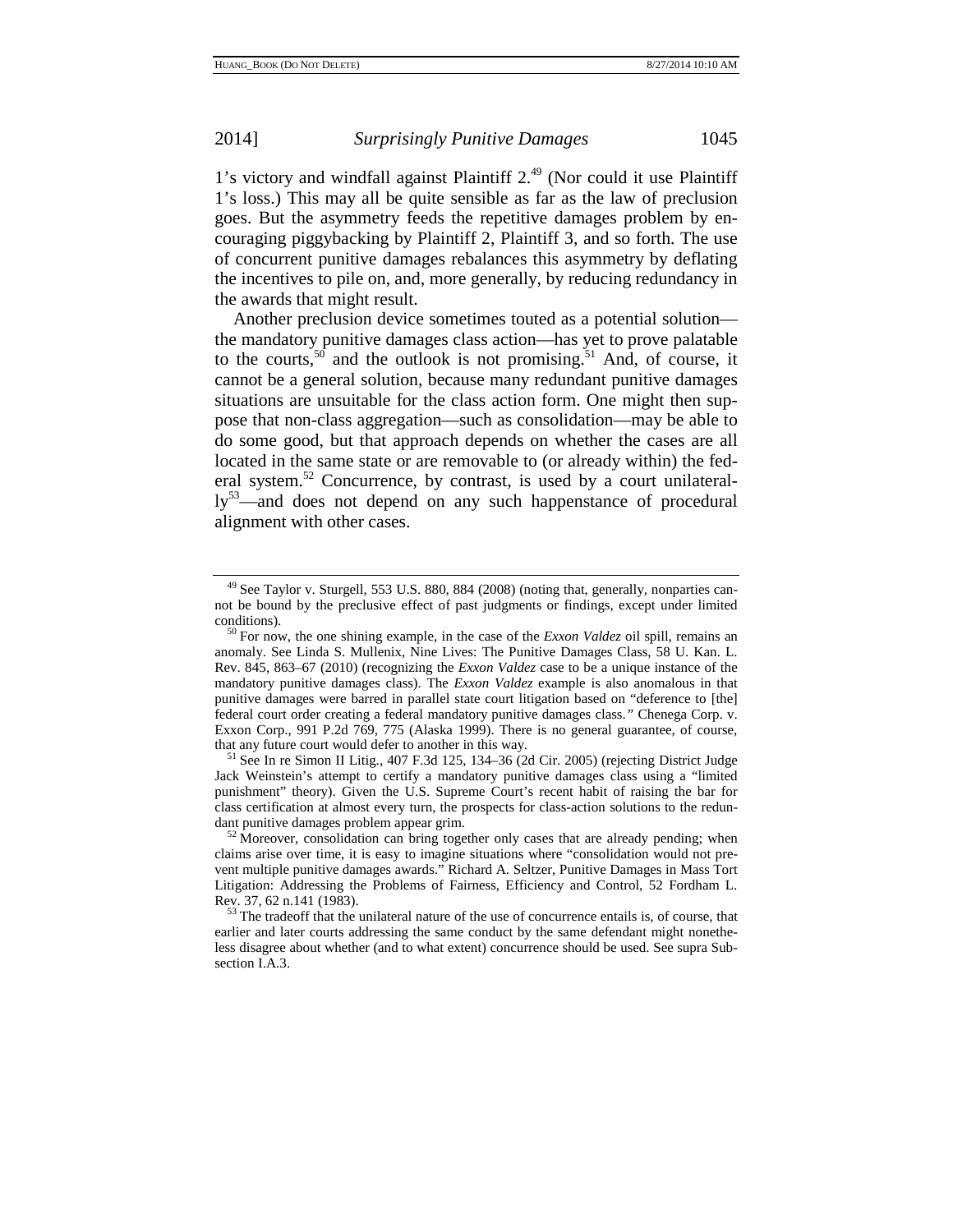A deeper problem remains, anyway, in relying on aggregation devices (including non-class forms): There is no guarantee that aggregated proceedings will result in lower awards than in separately tried cases. True, there may be some natural compression when a single court deals out the punitive damages for many plaintiffs at once.<sup>54</sup> But think of juries calculating punitive damages by applying a multiplier to compensatory damages; the sum total punitive amount would be the *same* whether the cases were aggregated or tried one by one. This is where a concurrence option can be crucial, allowing the compression to happen as the court deems appropriate. To be clear, concurrence can work in the absence of aggregation—the point here is that concurrence may in fact be needed for aggregation to do any real work at all.

## II. HYPER-ENFORCEMENT OF STATUTORY DAMAGES

Damages of at least \$750 per song;<sup>55</sup> at least \$1000 per unauthorized login;<sup>56</sup> at least \$5500 per false invoice;<sup>57</sup> and at least \$10,000 per wiretap58—the high dollar ranges often found in statutory damages provisions carry an unmistakable *in terrorem* message. One might understand the not-so-subtle warning as: "Even if you think your chances of getting caught are low, penalties like these make it not worth the risk." One

 $54$  For instance, a deterrence-focused court that would have assessed a higher multiplier in a single-plaintiff case (based on the perception that the probability of successful enforcement,  $p$ , is low) might in an aggregated case recognize that  $p$  is in fact higher, and hence that

the  $(1/p)$  multiplier should be lower.<br><sup>55</sup> Copyright Act of 1976, 17 U.S.C. § 504(c) (2012) (providing a standard range of \$750 to \$30,000 per work if the infringements are not willful).

<sup>&</sup>lt;sup>56</sup> Stored Communications Act, Title II of the Electronic Communications Privacy Act of 1986, 18 U.S.C. § 2707(c) (2012) ("[I]n no case shall a person entitled to recover receive less than the sum of \$1,000."). As glossed by the courts, this is calculated as a per-intrusion amount. See Pure Power Boot Camp, Inc. v. Warrior Fitness Boot Camp, LLC, 759 F. Supp. 2d 417, 428–29 (S.D.N.Y. 2010); In re Hawaiian Airlines, Inc., 355 B.R. 225, 232 (D. Haw. 2006). The nuances of the courts' interpretations of this provision are discussed in my earlier article. See Huang, supra note 8, at 747–50.<br><sup>57</sup> False Claims Act, 31 U.S.C. § 3729(a) (2006) (mandating "a civil penalty of not less

than \$5,000 and not more than \$10,000"). This range, currently adjusted for inflation, is \$5,500 to \$11,000.<br><sup>58</sup> Wiretap Act, Title III of the Electronic Communications Privacy Act of 1986, 18 U.S.C.

<sup>§ 2520(</sup>c)(2)(B) (2012) (mandating "statutory damages of whichever is the greater of \$100 a day for each day of violation or \$10,000").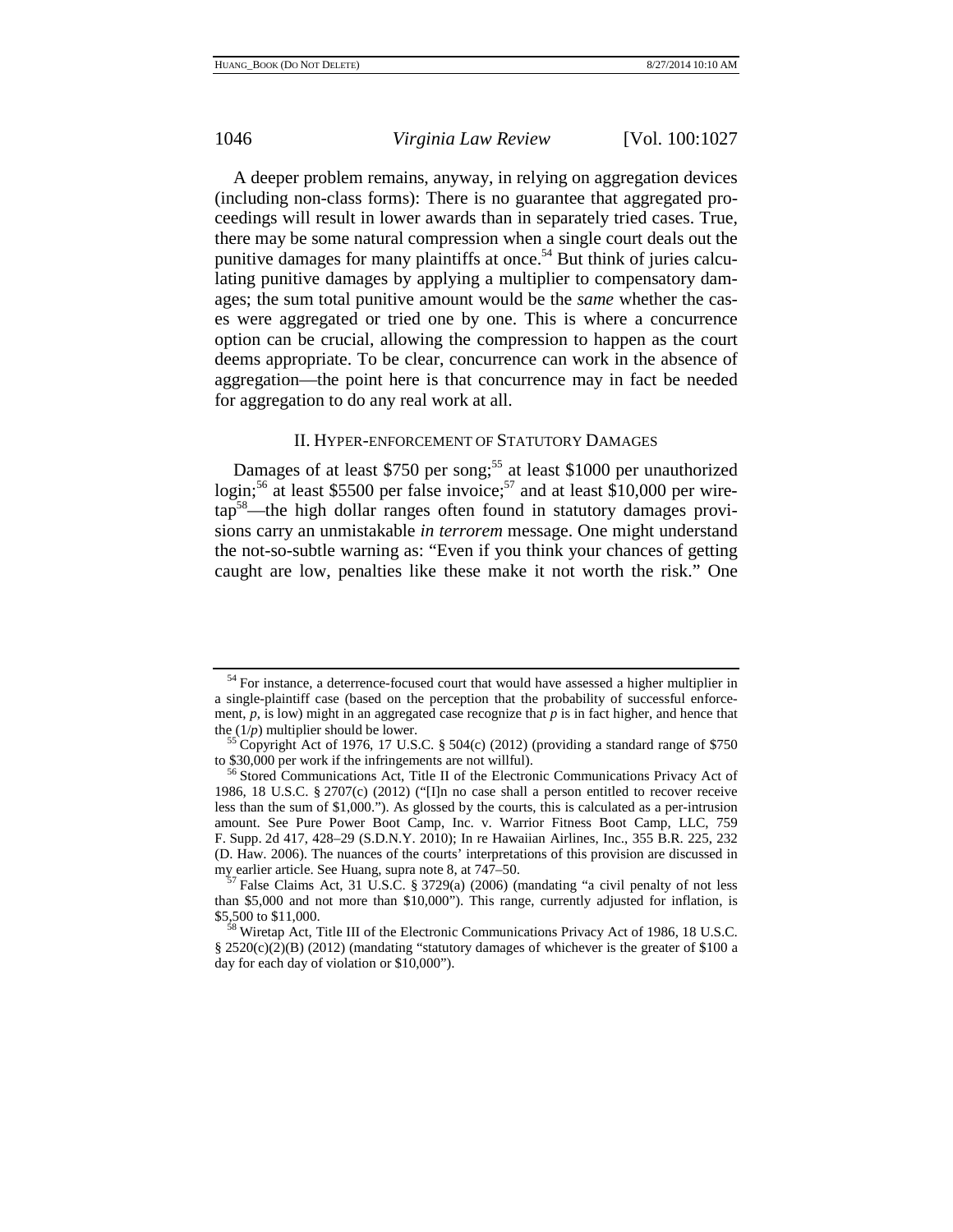might also perceive a message aimed at potential *plaintiffs*: "Penalties like these make it worth your while to sue."<sup>59</sup>

Both messages reflect aims that are said to motivate the use of minimum awards in statutory damages schemes: respectively, deterrence and inducing litigation. $60$  Each aim is vulnerable, however, to what we might call the problem of "hyper-enforcement": when the levels of enforcement (or the chances of proving liability) turn out to be higher than anticipated in the statutory design, leading to overdeterrence in expectation and possibly to surprisingly punitive levels of damages.<sup>61</sup> This Part considers each vulnerability in turn, explaining how the notions of "fixed" and "variable" damages map onto each problem—and how the procedural device of running damages concurrently can be used to solve it.

## *A. Redundant Inducements to Sue*

The high per-count ranges or minimums in certain statutory damages provisions are said to have the purpose of "encourag[ing] the prosecution of cases that would otherwise be too costly for an individual plaintiff to pursue." $62$  That is, the minimum award per count is artificially in-

<sup>62</sup> Parker v. Time Warner Entm't, 631 F. Supp. 2d 242, 247 (E.D.N.Y. 2009); accord *Parker*, 331 F.3d at 22 (noting that, in a Cable Act case, minimum per-customer statutory damages are imposed "usually in order to encourage the filing of individual lawsuits"); see also Sony BMG Music Entm't v. Tenenbaum, 721 F. Supp. 2d 85, 115 (D. Mass. 2010), aff'd in

<sup>59</sup> See, e.g., Parker v. Time Warner Entm't, 331 F.3d 13, 22 (2d Cir. 2003) (noting that minimum statutory damages in the Cable Act are intended "to encourage the filing of individual lawsuits . . . often because there would otherwise be no incentive to bring an individ-

ual claim"); see also infra note 62.  $\frac{60}{10}$  The messages also interact, of course, not least in suggesting to defendants that plaintiffs are likely to sue—thus giving more force to the deterrent effect.

 $61$  Note that even the statutory damages schemes that include amplified ranges of per-count awards (such as for "willful" or more egregious behavior)—and thus have a punitive flavor—can reach "surprisingly" punitive levels if those ranges are set based on predictions of a lower probability of successful enforcement than turns out to be true. More generally, it has not gone unnoticed that statutory damages may acquire a punitive effect. See Pamela Samuelson & Tara Wheatland, Statutory Damages in Copyright Law: A Remedy in Need of Reform, 51 Wm. & Mary L. Rev. 439, 462 (2009) ("Even when judges or juries do not explicitly say they are intent on punishing defendants, the [statutory damages] awards they sometimes make are punitive in effect."). In practice, however, whether they have such a punitive effect may have little or no effect on appellate review, as long as the damages remain within the statutory limits. See 4 Melville B. Nimmer & David Nimmer, Nimmer on Copyright § 14.04(B)(1)(a) (2009) ("Although the standards enunciated for awarding statutory damages run from approval of a punitive approach to disapproval of punishment, those standards are largely precatory; as long as the district court acts within the prescribed statuto-<br>ry limits, its discretion will probably be upheld on appeal.").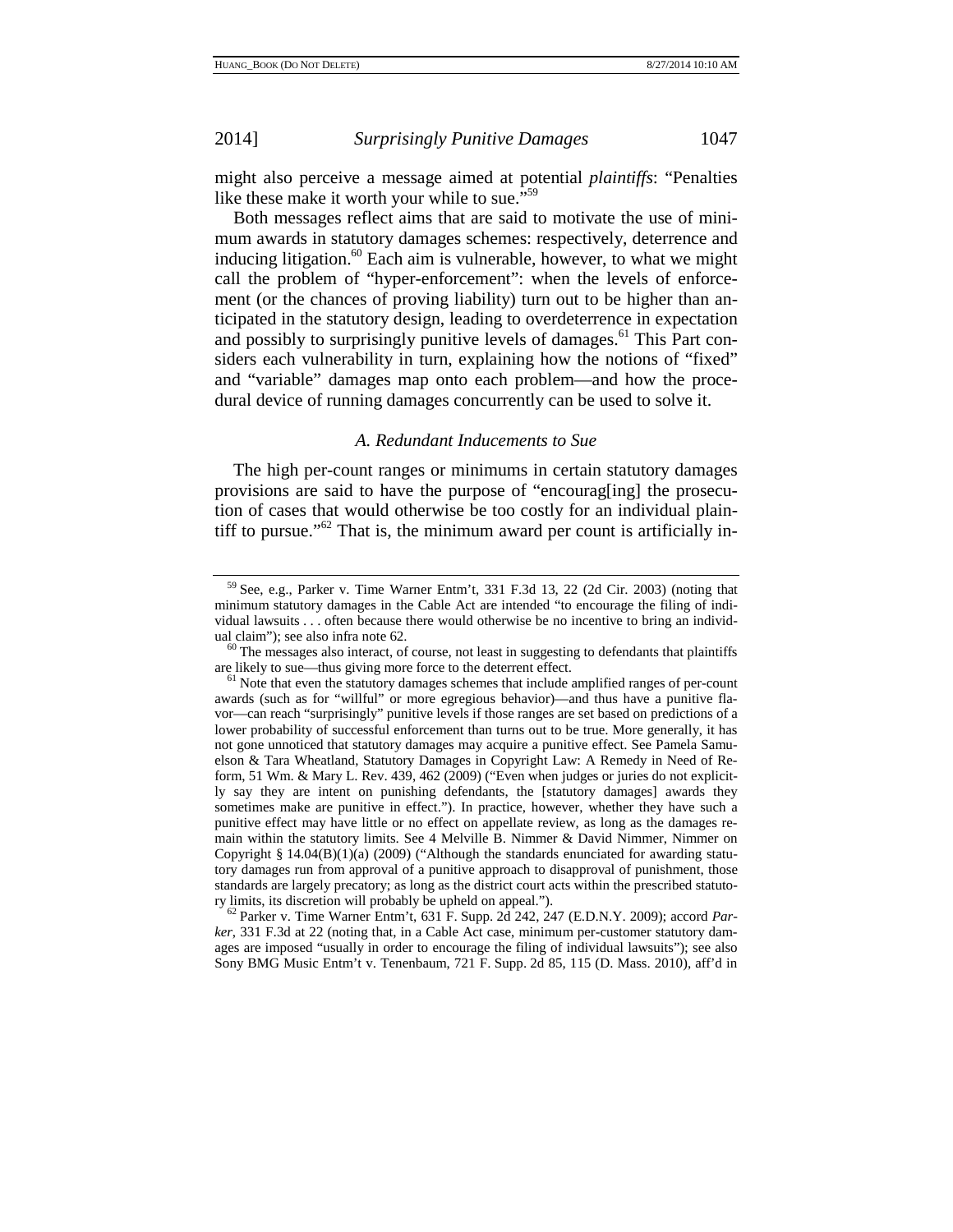flated to include an inducement to bring suit. The problem with this system is self-evident: Ideally, such a bonus for inducing suit would not be embedded in the *per-count* award, but rather take the form of a fixed *per-case* subsidy. Yet in reality, the per-count bonus remains typical of statutory damages schemes.<sup>63</sup>

Embedded in each statutory award, then, is a bonus to induce litigation that should not be automatically repeated with every further count. Whatever the level of the desired litigation subsidy, it is a "fixed" and not a "variable" component of the damages in a given enforcement action.<sup>64</sup> With more and more counts, as the artificially inflated per-count awards stack up, any need for further encouragement evaporates.<sup>65</sup> In cases with a large number of counts, moreover, such stacking-up will rapidly outstrip the ideal level of damages and reach heights fairly described as "surprisingly punitive." See Figure 1.

The best known variation of this hyper-enforcement problem occurs when class actions are brought seeking statutory damages for each of thousands or even millions of total counts.<sup>66</sup> Most famous may be the proposed class of 12 million Time Warner customers—in a case about

part, vacated in part, 660 F.3d 487 (1st Cir. 2011) (noting that the Copyright Act's "statutory damages ranges likely include some amount to compensate copyright owners for the costs entailed in investigating and detecting infringing behavior," and citing a report of the Register of Copyrights, which noted the aim of ensuring recovery adequate "to warrant the expense of detecting infringements"); Forman v. Data Transfer Inc., 164 F.R.D. 400, 404 (E.D. Pa. 1995) (noting that the Telephone Consumer Protection Act's statutory damages minimum of \$500 per violation "is designed to provide adequate incentive for an individual plaintiff to bring suit on his own behalf").

 $63$  The problems with the linearity of per-count award schemes may simply have escaped the attention of the drafters of some such statutes. In the case of the Copyright Act, the drafters appear to have dismissed the possibility out of hand: "We believe that the danger of exorbitant awards in multiple infringement cases is more theoretical than real. . . . We know of no case where the resulting total was considered excessive." Staff of H. Comm. on the Judiciary, 87th Cong., Rep. of the Register of Copyrights on the General Revision of the U.S. Copyright Law 105 (Comm. Print 1961), *reprinted in* 3 Omnibus Copyright Revision Legislative History (George S. Grossman ed., 1976).<br><sup>64</sup> The analysis offered here can easily be adapted to situations in which the desired litiga-

tion subsidy increases (though not linearly) with the number of plaintiffs or violations. But for exposition's sake, the implicit assumption is that the desired inducement subsidy is fixed

 $65$  One potential complication here is that in some cases it may take multiple counts' worth of accumulated bonuses before reaching the supposedly desired level of litigation subsidy; if so, it is only after such a threshold is met that the further litigation bonuses become redundant.<br><sup>66</sup> For a collection of cases, see Sheila B. Scheuerman, Due Process Forgotten: The Prob-

lem of Statutory Damages and Class Actions, 74 Mo. L. Rev. 103, 105–06 (2009).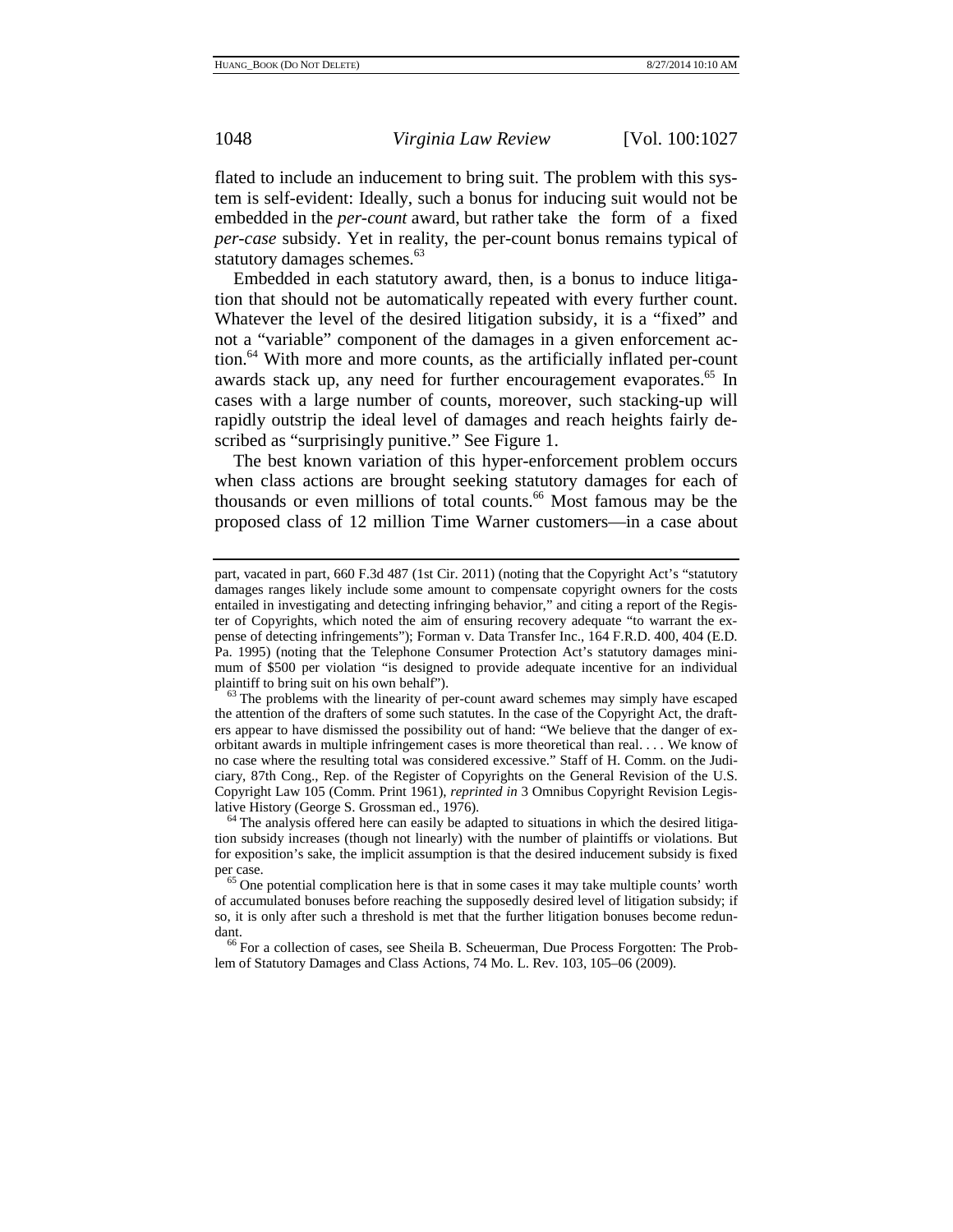disclosure of customer information—in which the statutory minimum of \$1000 per count would imply a minimum of \$12 billion in damages.<sup>67</sup> Or consider the potentially \$1.9 billion in statutory damages claimed against Chuck E. Cheese for a technical violation in the printing of millions of customer receipts.<sup>68</sup>

What is wrong here, observers typically say, is that such a litigation bonus becomes extraneous when the class action device is available as an alternative solution to the problem of enforcing small individual claims.69 As a leading commentator neatly put it, the standard worry is "that class treatment would turn the per-customer statutory damages . . . into a hammer so heavy as to be beyond any plausible account of the underlying remedial scheme . . . [b]ecause Congress already had set the remedial scheme to make claims worthwhile on a disaggregated ba- $\sin$ ."70

<sup>67</sup> See *Parker*, 331 F.3d 13. The assumption running throughout the following analysis, perhaps a debatable one, is that the \$1000 minimum is more than the true harm to each victim (of the unacknowledged disclosures)—so that not all of it is properly considered "variable" in our conceptual framework. Were this amount deemed to be entirely a "variable" component, of course, then there would be no cause for concern, and a court could simply forgo the use of concurrence in such a case.<br><sup>68</sup> Blanco v. CEC Entm't Concepts L.P., No. CV 07-0559 GPS (JWJx), 2008 WL 239658

<sup>(</sup>C.D. Cal. Jan. 10, 2008). This and other startling cases under the federal Fair and Accurate Credit Transactions Act, as well as the rather weak congressional response to such cases (namely, creating a grace period for a narrow category of non-willful violations), are dis-cussed in Scheuerman, supra note 66, at  $105-06$  & n.11.

<sup>&</sup>lt;sup>69</sup> See, e.g., *Parker*, 331 F.3d at 22 ("We acknowledge Judge Glasser's legitimate concern that the potential for a devastatingly large damages award, out of all reasonable proportion to the actual harm suffered by members of the plaintiff class, may raise due process issues. Those issues arise from the effects of combining a statutory scheme that imposes minimum statutory damages awards on a per-consumer basis—usually in order to encourage the filing of individual lawsuits as a means of private enforcement of consumer protection laws—with the class action mechanism that aggregates many claims—often because there would other-

wise be no incentive to bring an individual claim.").  $\frac{70}{10}$  Richard A. Nagareda, Aggregation and Its Discontents: Class Settlement Pressure, Class-Wide Arbitration, and CAFA, 106 Colum. L. Rev. 1872, 1903 (2006) (discussing *Parker*, 331 F.3d 13); see also Stephen B. Burbank & Tobias Barrington Wolff, Redeeming the Missed Opportunities of *Shady Grove*, 159 U. Pa. L. Rev. 17, 73–74 (2010) (discussing tension between "the possibility of crushing aggregate penalties" and "providing remedies that will induce individual enforcement"); J. Maria Glover, The Structural Role of Private Enforcement Mechanisms in Public Law, 53 Wm. & Mary L. Rev. 1137, 1191–92 (2012) (noting possible "remedial overkill"); cf. Shady Grove Orthopedic Assocs., v. Allstate Ins., 130 S. Ct. 1431, 1472 (2010) (Ginsburg, J., dissenting) (analogizing class action limitation to damages cap).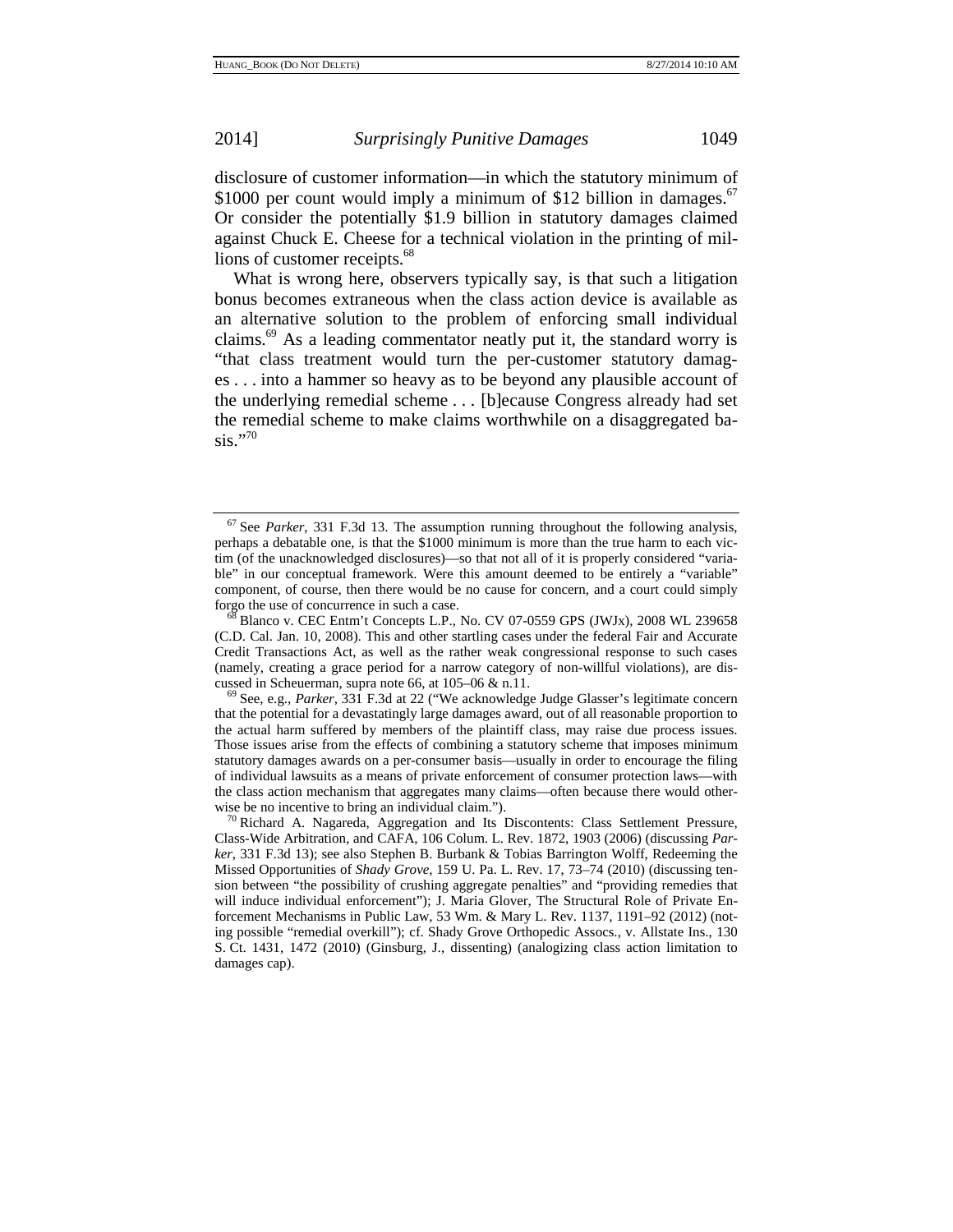But that cannot be the whole problem. After all, it is not multi-party aggregation per se that is driving the surprisingly punitive amount at stake. Rather, the driver is simply the huge number of *counts*. And a large number of counts is possible even when there is only a single plaintiff. Thus, even if the class-action difficulty can be averted, say, by a refusal to certify such a class, the general problem does not go away so easily.

A more general solution may be possible, however. In both the singleplaintiff scenario and the class action variant, a concurrent damages option can be used to counteract such excessive piling-on of the litigation bonus. There are at least two ways to use concurrent damages here.<sup>71</sup> First, taking a cruder approach, a court can truncate the accumulation of damages (beyond a certain desired level of total award) by running any further counts concurrently.

Second, taking a more conceptually precise approach, the court can designate a fraction of each count's award as representing the "variable" component—for instance, reflecting the harm done by each count. The remaining fraction of each award would then be counted toward the litigation subsidy; thus, for any counts beyond those needed to reach the desired level of subsidy, the court would run those portions concurrently. See Figure 2. After that point, only the variable portion of each award would be allowed to accumulate for each further count, and properly so.72

 $71$  Either way, in the class action variant of the problem, the properly contained amount would then be allocated among the class.<br><sup>72</sup> As is evident from comparing Figures 1 and 2, the approach described here creates a

damages curve lying between the subsidized harm curve and the unsubsidized harm curve (and parallel to both). A court wishing instead to approximate the subsidized harm curve can do so simply by allowing more per-count subsidies to accumulate first (in effect, following the statutory damages curve until it meets the subsidized harm curve in Figure 1, before starting to run concurrently any further per-count subsidies). In theory, a court can also approximate the unsubsidized harm curve while taking advantage of the per-count subsidies though such a path is probably too complicated to be attractive in practice (namely, following the statutory damages curve until reaching the level of desired subsidy, then flat-lining by running entire per-count awards concurrently, before proceeding up the unsubsidized harm curve once it surpasses the level of desired subsidy).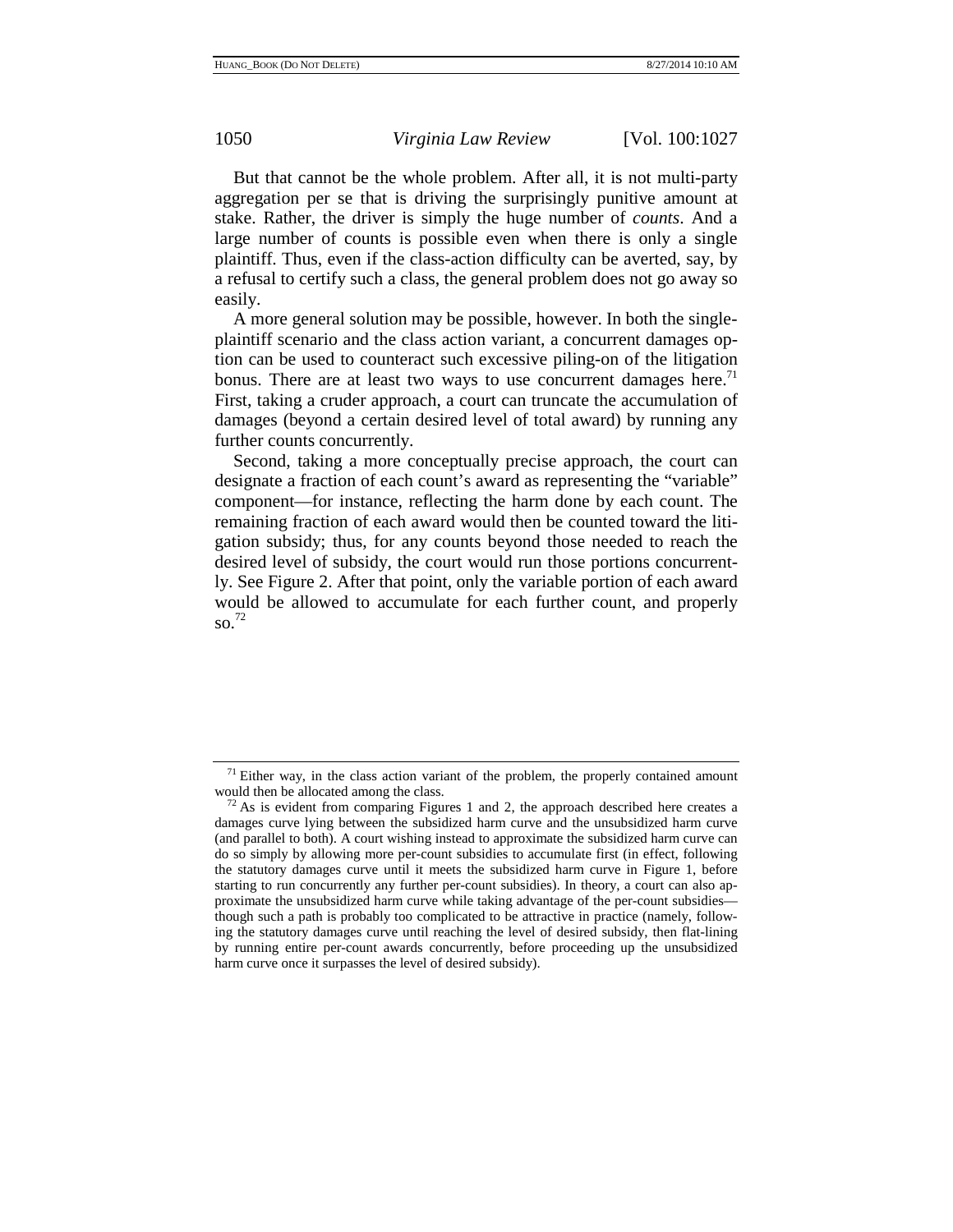# *B. More Counts, More Enforcement?*

A more general problem of hyper-enforcement can occur when statutory damages are understood to serve deterrence.<sup>73</sup> In copyright, for example, statutory damages are said to serve not only to compensate but also to "discourage wrongful conduct";<sup>74</sup> they "furnish the deterrence ... necessary for prospective infringers."<sup>75</sup> For trademark violations, they are aimed partly at compensation and partly "at deterrence of future counterfeiting—both by the bad actor in question and by other potential counterfeiters."76 Notably, some statements suggest that the statutory penalties are inflated because the real or perceived probability of being penalized is low. For example, legislative history accompanying an enhancement to the statutory damages provisions of the Copyright Act expressly noted, about downloading and file-sharing, that "[m]any computer users . . . simply believe that they will not be caught or prosecuted for their conduct" and that thus "more stringent deterrents" were needed. $77$ 

One might thus view the high dollar awards specified in some statutes as making up for presumptively low probabilities of detection, litigation, or proof.78 (This aim has also been recognized, of course, as one purpose

 $^{78}$  See, e.g., Williams v. Pub. Fin. Corp., 598 F.2d 349, 355–56 (5th Cir. 1979) (explaining that the Truth-in-Lending Act provision awarding plaintiff actual damages plus twice the finance charge of the loan, and all attorney and court costs, is "designed to deter generally

 $73$  The following exposition will speak in terms of optimal deterrence, but the main points are easily translatable to absolute deterrence (by substituting gains for harms, as the touch-

stone).<br><sup>74</sup> F.W. Woolworth Co. v. Contemporary Arts, Inc., 344 U.S. 228, 233 (1952).<br><sup>75</sup> Staff of S. Comm. on the Judiciary, 86th Cong., Copyright Law Revision, Studies 22– 25, at 9 (Comm. Print 1960). These studies are taken as legislative history for the Copyright Act of 1976. See also Staff of H. Comm. on the Judiciary, supra note 63, at 103 ("[S]tatutory damages are intended (1) to assure adequate compensation  $\dots$  and (2) to deter infringe-

ment.").<br><sup>76</sup> Stark Carpet Corp. v. Stark Carpet & Flooring Installations Corp., 954 F. Supp. 2d 145, 154 (E.D.N.Y. 2013); see also Burberry Ltd. v. Euro Moda, Inc., No. 08 Civ. 5781 (CM) (AJP), 2009 WL 4432678, at \*4 (S.D.N.Y. Dec. 4, 2009) (observing that the award should operate "to discourage further wrongdoing by the defendant and others"); Staff of H. Comm. on the Judiciary, supra note 6375, at 156 (noting that the award "will serve both as a specific deterrent for Defendant and a general deterrent for others contemplating the infringement of valid trademarks").  $^{77}$  H.R. Rep. No. 106-216, at 2–3 (1999) (explaining the purpose of House Bill 1761,

which became part of the Digital Theft Deterrence and Copyright Damages Improvement Act of 1999). For an analysis of file-sharing liability in light of the Copyright Act's history, see Peter S. Menell, In Search of Copyright's Lost Ark: Interpreting the Right to Distribute in the Internet Age, 59 J. Copyright Soc'y U.S.A. 1 (2011).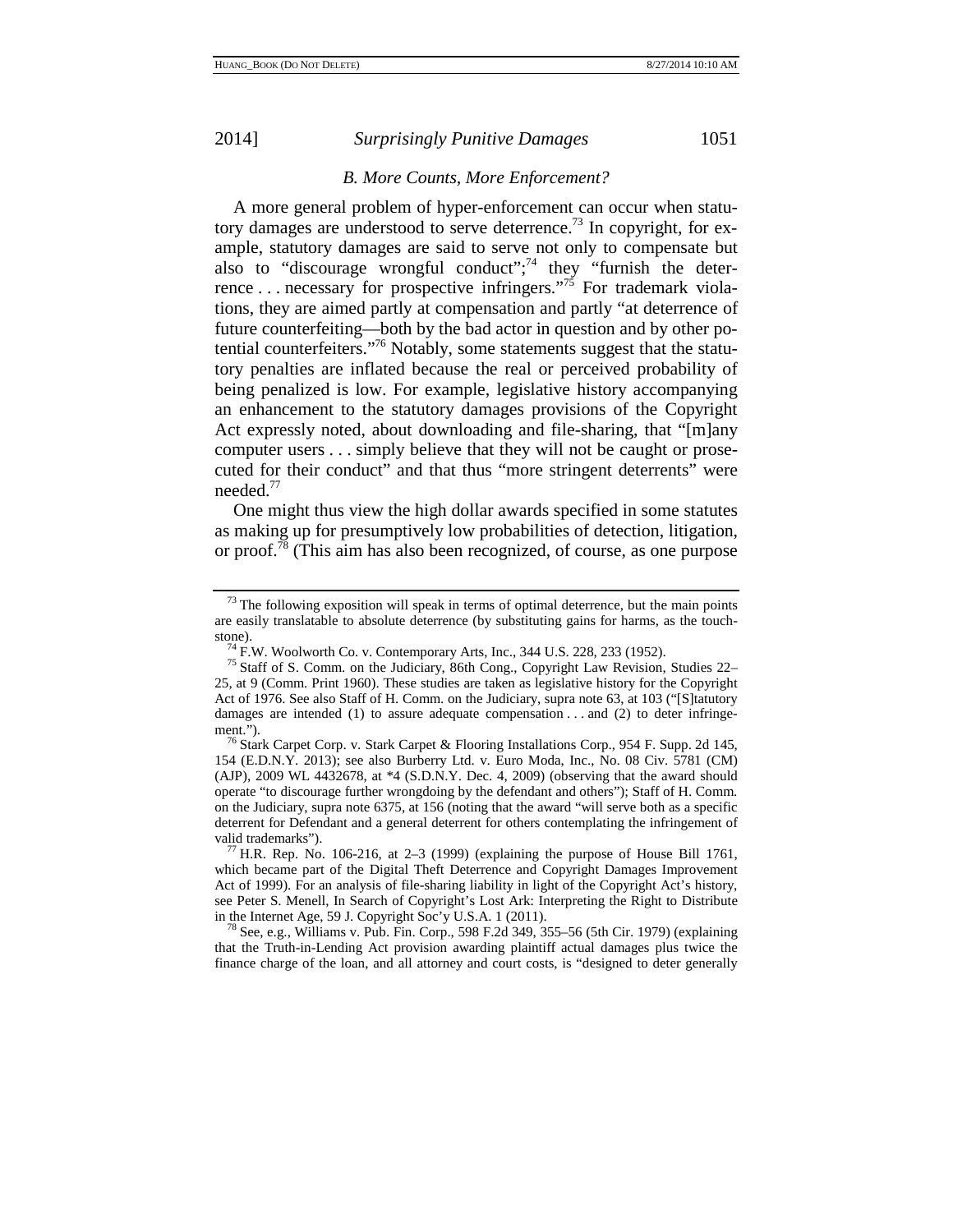served by punitive damages.<sup>79</sup>) But what if the resulting statutory awards ranges are based on assumptions of low enforcement—and yet actual enforcement turns out to be higher? $80^\circ$ 

The following analysis focuses on one intuitive but tricky form of this problem: when the probability of successful enforcement increases with the number of violations.<sup>81</sup> It is easy to imagine why this may occur. Private enforcers may be more motivated to pursue cases with higher counts and thus higher potential winnings.<sup>82</sup> Some public enforcers may also act this way.83 More mechanically, monitoring by both private and public enforcers may be more likely to detect actors who engage in mul-

ratio may also be justified in cases in which the injury is hard to detect").<br><sup>80</sup> The general problem of setting deterrence multipliers when enforcement probabilities

illegalities which are only rarely uncovered and punished"); Louis Vuitton Malletier, S.A. v. LY USA, No. 06 Civ. 13463(AKH), 2008 WL 5637161, at \*1 (S.D.N.Y. Oct. 3, 2008) (explaining that statutory damages are useful when counterfeiters' records are "nonexistent, inadequate or deceptively kept in order to willfully deflate the level of counterfeiting activity actually engaged in, making proving actual damages in these cases extremely difficult if not impossible"). For a fuller discussion of the variety of reasons for enhancing damages to compensate for a low probability of sanction, see Sharkey, supra note 4, at 366–67. For an economic analysis, see Keith Hylton & Thomas Miceli, Should Tort Damages Be Multiplied?, 21 J.L. Econ. & Org. 388 (2005).<br><sup>79</sup> See BMW of N. Am., Inc. v. Gore, 517 U.S. 559, 582 (1996) (noting that "[a] higher

can change (such as based on the salience or seriousness of the offense) is thoroughly examined in Richard Craswell, Deterrence and Damages: The Multiplier Principle and Its Alternatives, 97 Mich. L. Rev. 2185 (1999).<br><sup>81</sup> What makes this variant of the problem more difficult is that the seemingly direct ap-

proach—adjusting the statutory minimum up or down—is not a well-tailored solution to the

problem of variation in probabilities from case to case.<br><sup>82</sup> Class actions, of course, are the archetype of this phenomenon. Punitive damages are also seen as motivating for plaintiffs in a similar way. See, e.g., Dan B. Dobbs, Ending Punishment in "Punitive" Damages: Deterrence-Measured Remedies, 40 Ala. L. Rev. 831, 846– 47 (1989) ("In some cases damages may be so limited that the citizen who considers suing is discouraged from doing so, even though a suit would be socially useful. . . . The potential of a punitive award may make a claim worthwhile that otherwise would not be."); A. Mitchell Polinsky & Steven Shavell, Punitive Damages: An Economic Analysis, 111 Harv. L. Rev. 869, 895 (1998) (explaining that punitive damages, by incentivizing suits, decrease the

<sup>&</sup>lt;sup>83</sup> Joint public-private enforcement also occurs in some contexts, such as in qui tam litigation under the False Claims Act. See David Freeman Engstrom, Harnessing the Private Attorney General: Evidence from Qui Tam Litigation, 112 Colum. L. Rev. 1244 (2012) (empirically assessing qui tam litigation). For evidence that public enforcers differentiate between larger and smaller targets in their likelihood of pursuing enforcement, see, e.g., Stavros Gadinis, The SEC and the Financial Industry: Evidence from Enforcement Against Broker-Dealers, 67 Bus. Law. 679, 682, 685 (2012).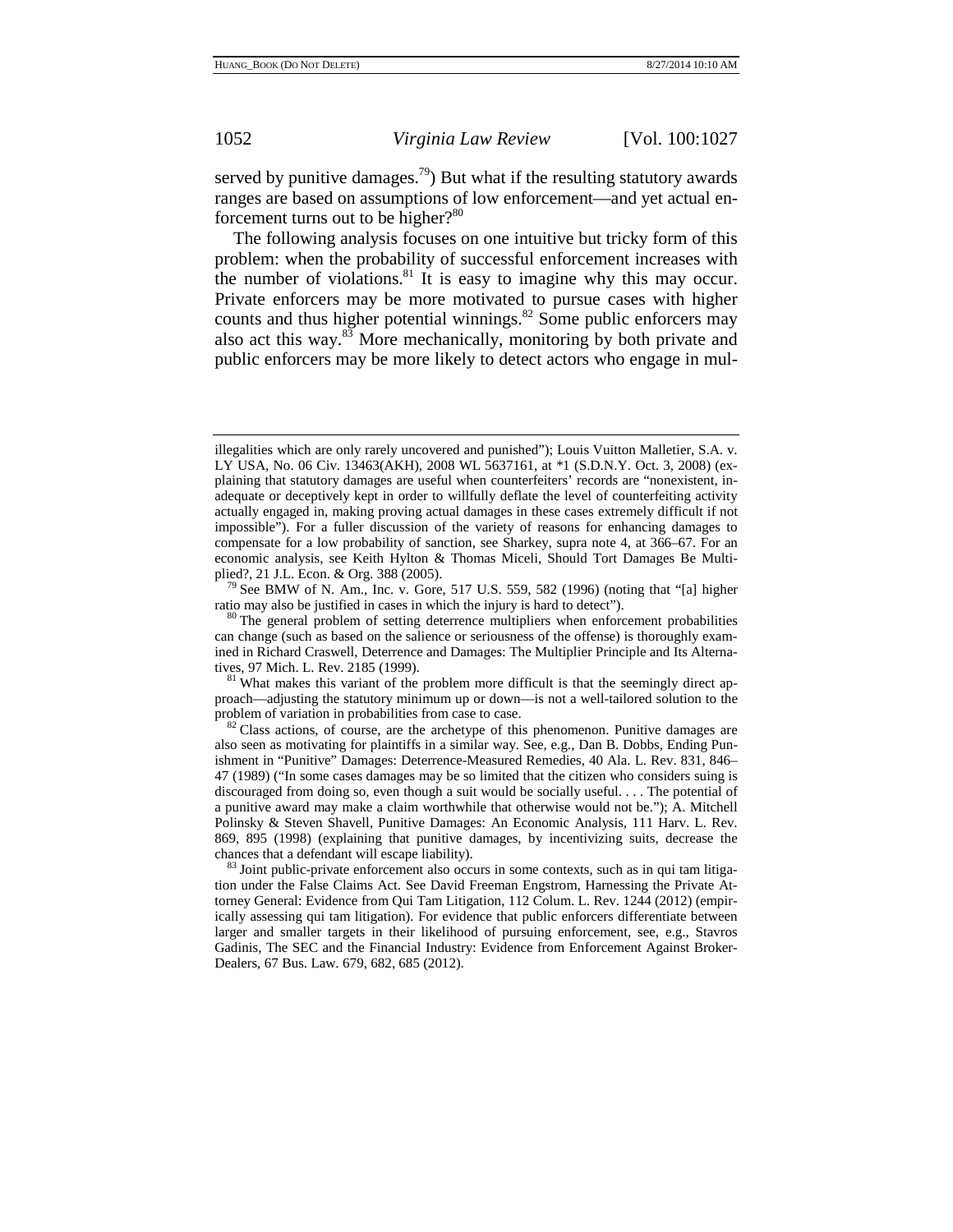tiple violations—and likewise, proof of wrongdoing may be easier to establish.84

The device of concurrent damages can be used to neutralize the extra multiplier for *expected* damages caused by such increases in the probability of successful enforcement. (It should be emphasized that the use of concurrence does not imply undercompensating plaintiffs. Recall that the awards are assumed to be already inflated beyond actual harm, by design; the use of concurrence, in effect, adjusts the degree of that inflation.)

To illustrate, think of a fast-flowing river, and assume that each discharge of pollutants by a factory causes the same amount of harm. For instance, each successive discharge may contaminate the river water in essentially the same way—say, temporarily raising the concentration of contaminants from zero to a certain amount. Now consider two factories, each discharging ten times (and thus their activities are equally harmful) in its own river. Factory 1 does so over the course of one day. Factory 2 does so once a day for ten days. It is easy to imagine how the chance of detection for Factory 2 could be higher than for Factory 1; indeed, the probability may well be ten times higher. This would be the case, for instance, if the enforcer monitors by auditing, randomly choosing one day a month to observe water quality in a given river.<sup>85</sup>

Assume that discovery of any single discharge leads to the eventual revelation of each factory's complete polluting behavior.<sup>86</sup> The expected

<sup>84</sup> Moreover, a rise in expected per-count penalties may increase with *N* (the number of counts) for other reasons. For example, proving a higher *N* may also raise the chance of proving the behavior to be willful or knowing—thus triggering further statutory multipliers, such as treble damages. See, e.g., 17 U.S.C. § 504(c)(2) (2012) (increased maximum under the Copyright Act); 47 U.S.C. § 227(b)(3) (2006) (treble damages under the Telephone Con-

<sup>&</sup>lt;sup>85</sup> This auditing method is constructed so that the probability of detection for each factory can be calculated simply as the ratio (number of days in which any discharge occurs/number of days in the month). This simplification is for exposition's sake, and of course other relationships between the number of counts and the probability of enforcement are possible. For variations, including the more difficult problem presented when the probability increases faster than proportionally with the increase in counts, see infra note 95.

 $66$  One judge has noticed such a problem in the context of the Copyright Act:

However, the Copyright Act does not contain a provision to correct for the fact that once a recording company has decided to devote the resources necessary to detect one act of infringement by a file sharer, the marginal cost of detecting additional acts of infringement is likely low since the investigation of the file sharer's account on a peer-to-peer network will generally reveal a treasure trove of unlawfully downloaded works. As a result, the imposition of statutory damages in file-sharing cases where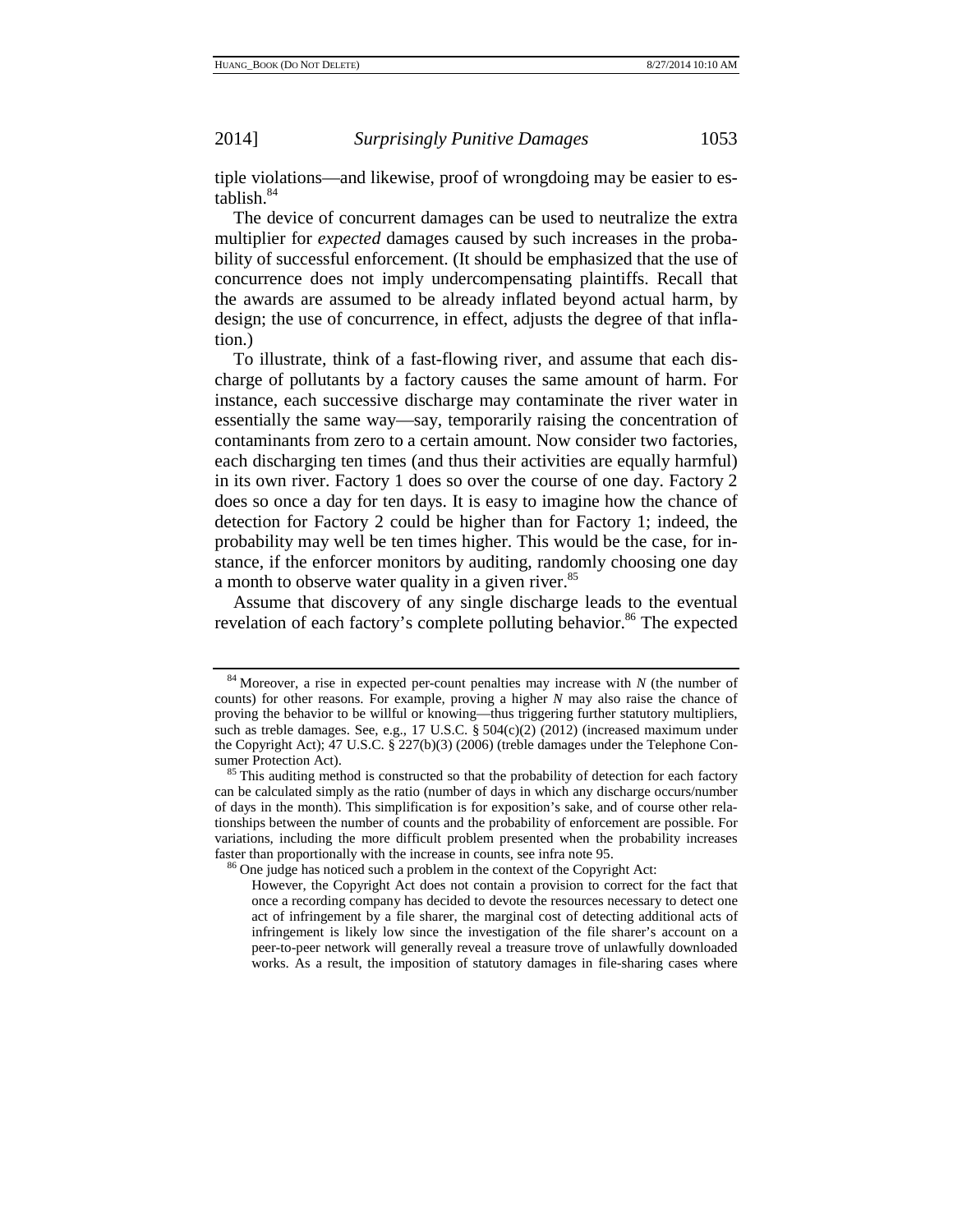penalty internalized by Factory 2 would thus be ten times greater than for Factory 1, even though for optimal deterrence they should be internalizing the (same) total harm they each cause. $87$  If the statutory penalty is appropriately set for deterring Factory 1, then it is ten times too large for Factory 2.

Consider now Factory 3, which discharges only once—say, on the first day.88 Factory 2 causes ten times as much harm as Factory 3, and yet its expected penalty is one hundred times higher (because its probability of detection is also ten times higher). As before, Factory 2's penalty needs to be compressed by a factor of ten. This contrast between Factory 2 and Factory 3 sets in sharp relief the difficulty for any court trying to articulate the reason for compressing Factory 2's damages, $89$  if it were to do so by directly reducing the per-count award.

Imagine what the court would have to say: "The award per discharge for the factory with ten violations should be *lower* than for the factory that did it only once—and in fact, it should be only one-tenth as large." It may well be possible for the court to explain this (logically sound) discount, but the seeming injustice of it may remain a practical obstacle.

## *1. Using Concurrent Damages*

The option of running damages concurrently offers an alternative way to compensate for the extra multiplier on expected damages, due to a higher probability of enforcement, in cases where the statutory award range was set assuming a lower probability.<sup>90</sup> It is especially useful when a minimum statutory award precludes lowering the per-count

multiple copyrighted works have been infringed can produce awards much greater than necessary to provide copyright owners with an adequate incentive to investigate and detect infringement.

Sony BMG Music Entm't v. Tenenbaum, 721 F. Supp. 2d 85, 115 (D. Mass. 2010) (Gertner,

J.).  $\frac{87}{2}$  The assumption, as before, is that the penalty is applied to each discharge separately if they occur on the same day. This is the reading courts have given to the Clean Water Act's damages under 33 U.S.C. § 1319(d) (2006). See Borden Ranch P'ship v. U.S. Army Corps of Eng'rs, 261 F.3d 810, 817–18 (2001) (interpreting "per day for each violation" under 33

U.S.C. § 1319(d)). <sup>88</sup> Thus Factory 3, like Factory 1, faces accurate incentives from the optimal deterrence perspective.

 $^{89}$  Doing so would be tricky in either an opinion or jury instructions.<br><sup>90</sup> The order-of-magnitude errors that are possible are not easy to accept as "rough justice," even if the probabilities at issue are knowable only as rough approximations.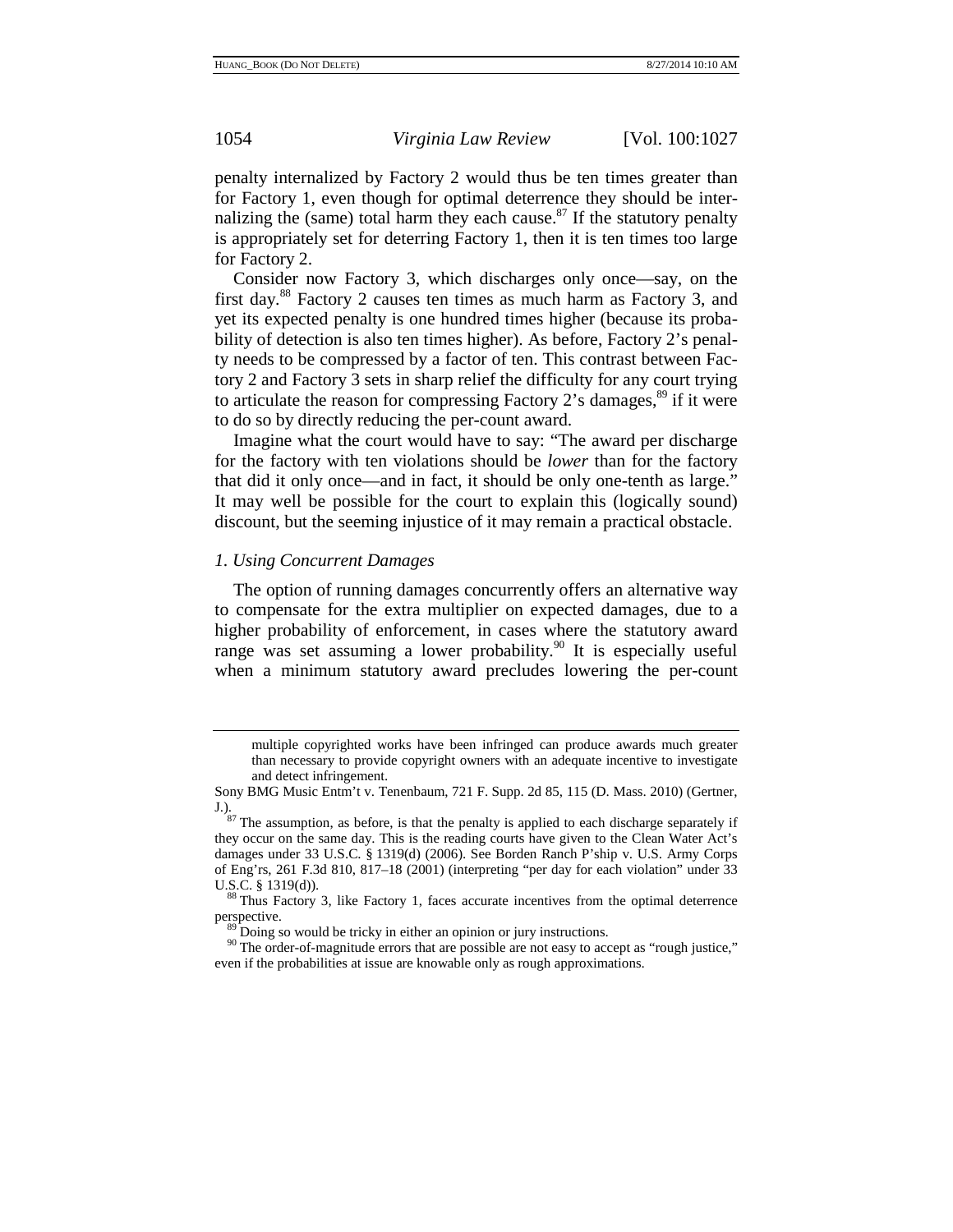award directly, of course, but it is also useful when such an artificial adjustment is undesirable even if the range would allow it. $91$ 

To see its application in the case of the three factories, assume as before that the statutory per-count award is set appropriately for Factories 1 and 3 (that is, it is inflated to account for their low chances of being sanctioned). For Factory 2, then, the court would recognize the ten counts, one for each discharge—but run them all concurrently. On this illustration's assumptions, such a compression exactly adjusts for the extra multiplier due to this polluter's higher probability of detection.

The use of concurrence can be readily generalized (beyond such a stylized illustration) through the careful application of our conceptual framework of "fixed" and "variable" portions of damages. The key is understanding these components to be responsive to the probabilities of successful enforcement. As the probability increases, the "variable" component of each award diminishes (for the simple reason that there is less of a need for the artificial per-count boost meant to make up for low probabilities). Thus, in the case of Factory 2, the "variable" component is one-tenth of each award, rather than the full award; only that fraction should be repeated for each of the ten counts. In essence, then, the court is running the remaining nine-tenths of each per-count award concurrently with all other awards. $92$  This is the more conceptually precise and more generalizable—way of understanding what is described in the simplified illustration above as running all the counts concurrently.

## *2. Enforcement Motivations*

One further intuitive and possibly more realistic variation should be addressed: What if the reason for the increase in probability is partly motivational—say, because the enforcer is more likely to pursue a case with a larger potential recovery?<sup>93</sup> Consider a Factory 4 that discharges on five separate days, twice a day. It thus faces a five times greater chance of being caught in an audit than Factory 3. Suppose further that, upon detection, the enforcer is twice as likely to pursue a "large" case (say, one with a potential recovery of at least ten times the single-

<sup>&</sup>lt;sup>91</sup> The potential disadvantages of such "artificial averaging" or fictional pricing are ex-<br>plored in my earlier article. See Huang, supra note 8, at  $738-41$ .

 $92$  The similarity should thus be quite apparent between this usage and the use of anticipatory concurrence in the punitive damages setting, as described in Subsection I.A.3. <sup>93</sup> An analogous story can be told in which the enforcer is more likely to audit in the first

place when it knows that there is bigger game to be caught.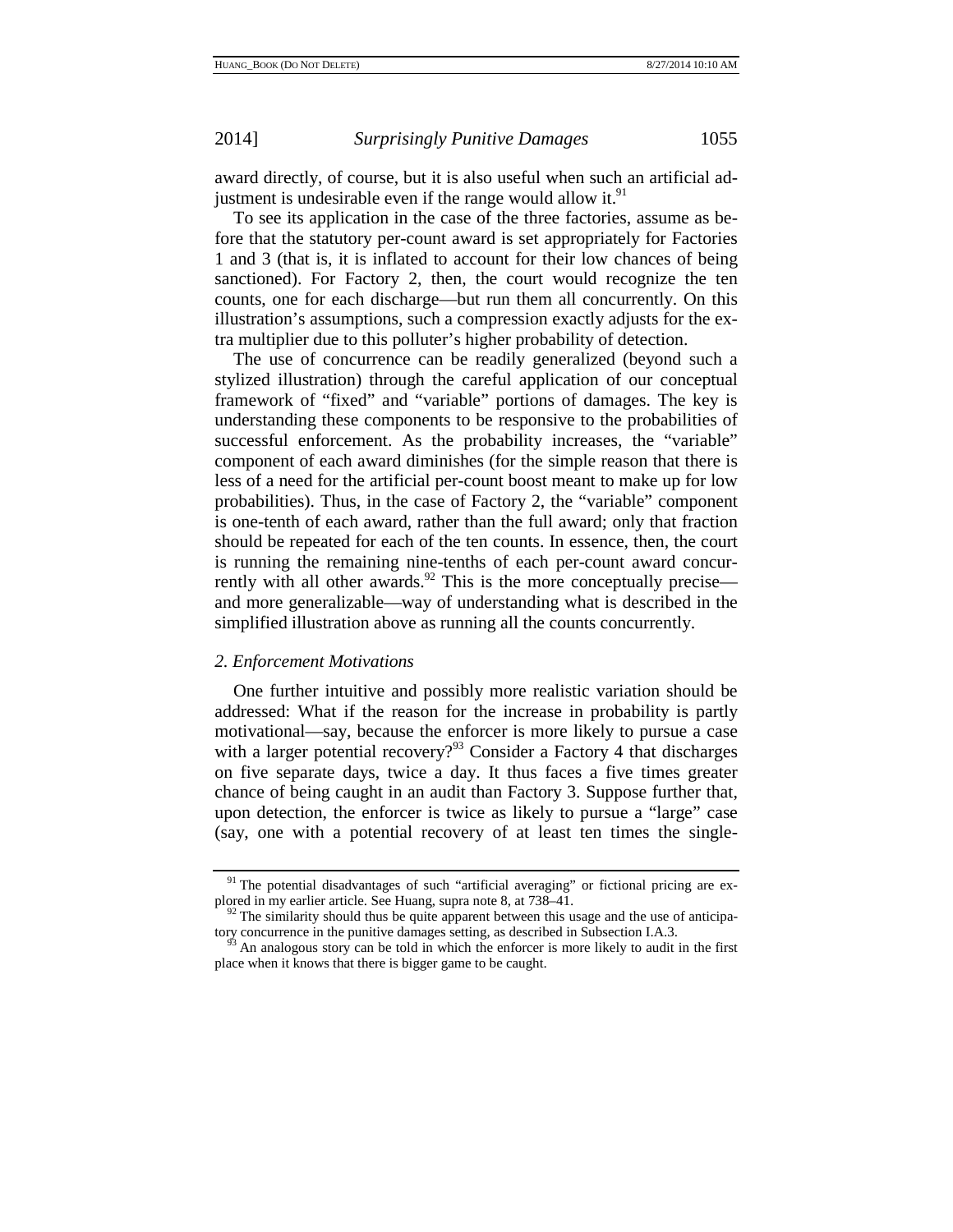discharge award). Factory 4 therefore faces a ten times higher chance of sanction than Factory 3. But now the needed compression is no longer achieved by running all ten counts concurrently (unlike for Factory 2). Rather, it is achieved by running the ten counts concurrently as two awards (compressing by a factor of five)—which if anticipated by the enforcer would lead to a further reduction in the chance of enforcement (by a factor of two), thereby resulting in the correct degree of deterrence.<sup>94</sup>

Notice how the use of concurrent damages would properly deflate the motivation to enforce, whether the exaggeration factor is two (as above) or some other number *X*. This mechanism implies that the court faces conveniently low information demands: To achieve proper deterrence, nothing had to be known about how much the enforcer's motivation might be exaggerated by the size of the award. The reason is simply that the concurrent damages option is used to reach the *accurate* award; consequently, any amount of an enforcer's extra motivation from anticipating a further windfall would be deflated just by bringing the award down to size. $95$ 

## CONCLUSION: ON ACOUSTIC SEPARATION

Consider the following thought experiment, which overturns a central assumption of the preceding analysis: What if the excessive damages described thus far are not unexpected or unintended but instead are pur-

 $94$  The question arises whether this shift from more to less avid enforcement is a good thing. The answer necessarily varies by context, of course. One might argue, for instance, that it is good for public enforcers (because of savings to the fisc) but bad for private enforcers (from the ex post perspective, as some would not pursue compensation). For an analysis suggesting that costly private enforcement, induced by high potential damages, can be welfare-reducing, see A. Mitchell Polinsky & Daniel L. Rubinfeld, The Welfare Implications of Costly Litigation for the Level of Liability, 17 J. Legal Stud. 151 (1988). <sup>95</sup> Several technical notes are in order. It is probably too far a stretch to think that the fol-

lowing variations could be identified by the court in any real case (beyond the simplest kind of rough proportionality suggested in the text), but they are worth noting for the sake of completeness. First, what if the probability of successful enforcement, *p*, increases more slowly than the number of counts, *N*? If the chance of enforcement increases by a factor of  $(1/F)$  times as fast as the number of counts *N*, then the *N* awards should be run concurrently as *F* awards. Second, what if *p* increases faster than *N*? If it is not possible to run *N* awards concurrently as a fraction of an award, then concurrence can only partially adjust toward the accurate multiplier (unless there is the dual mechanism at work, as noted above). Finally, what happens if *p* reaches 1, at a high enough *N*? The court should no longer increase the degree of compression beyond that point, because *p* also cannot increase any further.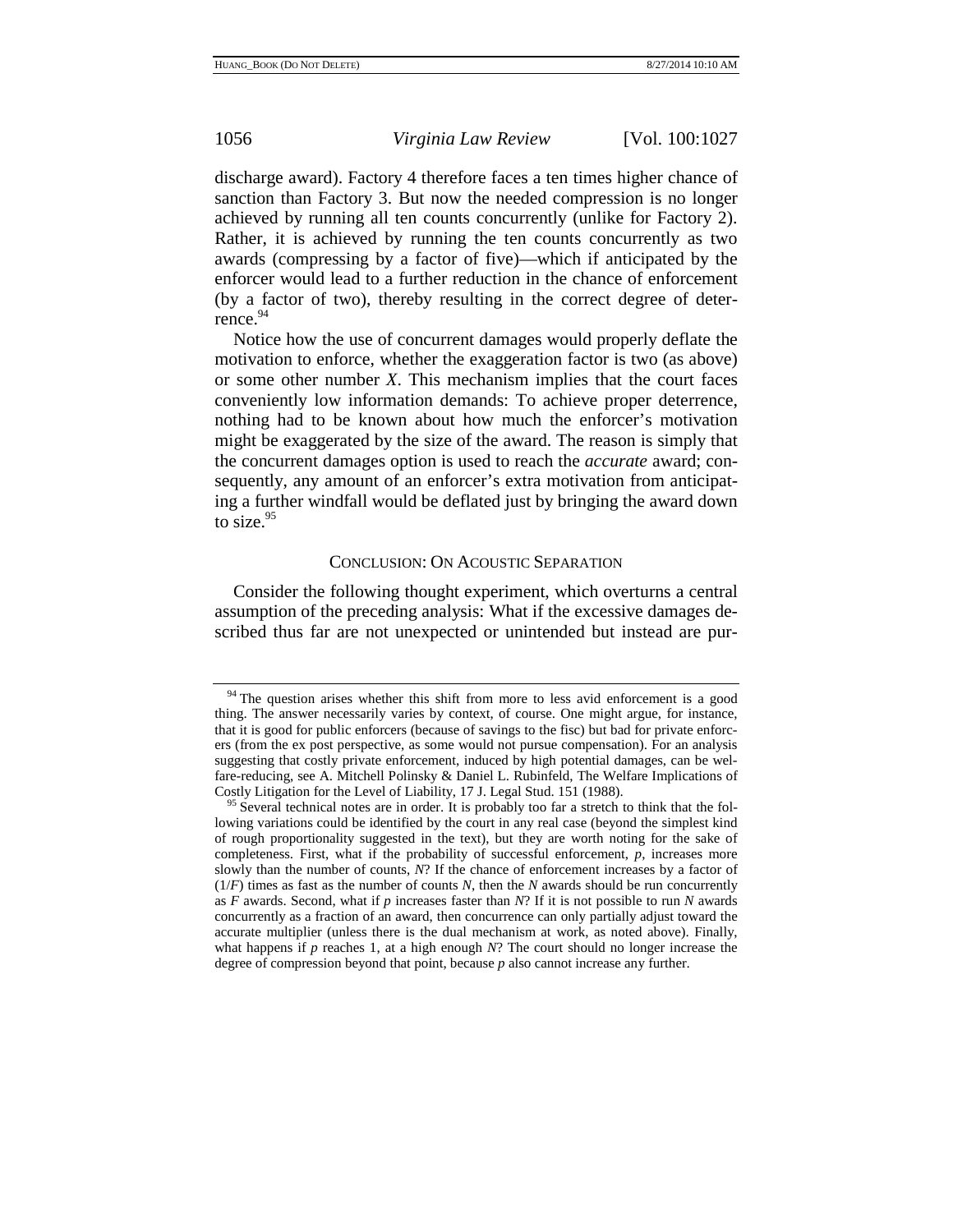poseful messages aimed at deterring a class of overconfident actors who *misperceive* their chances of escaping liability as better than they actually are?

Up to now, it has been assumed that violators know when their probability of liability is low and when it is high. But their perceptions may not be correct. What if they are overconfident about getting away with their misconduct? For deterrence purposes, it may be better for such overconfident actors *not* to know that concurrence may be used, even if it will be.<sup>96</sup> And if all violators were overconfident in this way, then there might be no use for concurrence.

But the problem is the existence of *other* actors who have more accurate perceptions. For them, believing that concurrence can and will be used is what prevents overdeterrence.<sup>97</sup> This tension forces a tradeoff for the legal designer deciding whether to include a concurrence option, and for the court deciding whether to apply it. Should concurrent damages be used, thus underdeterring the overoptimists—or not, thus overdeterring the realists? Should concurrence be used, but the damages range increased somewhat, as a compromise approach? Should concurrence be forgone, but the damages range decreased?

A release from this dilemma may be possible when there is "acoustic separation" in a concurrent damages regime; that is, when the availability of concurrent damages is not salient to some potential violators, due to their naïvety about the legal system.<sup>98</sup> It then becomes possible to de-

 $96$  Recall the story of Factory 2 by the river, discharging on ten different days. Its expected damages are inflated by a factor of ten because the probability of detection increases with the number of days of discharge (and the polluter knows it). What if instead this polluter does *not* anticipate that discharging on more days entails a greater chance of being caught? Precisely because it *misperceives* its own chances of enforcement, this polluter ends up *correctly* deterred; in a sense, the relentless linearity of the damages schedule offsets overoptimism about evading detection.<br><sup>97</sup> Seeing the inflated statutory damages imposed without concurrence, as suggested for the

overoptimist's case, would have an overdeterring effect on these more realistic actors. Perhaps in a few cases it may be easy for such a realistic actor to recognize that concurrence was forgone in a prior case because the earlier actor was an overoptimistic type (for example, a seasoned illegal infringer of copyrighted music might see the defendants in the Sony and Capitol Records end-user downloading cases as naïve and overoptimistic). See Capitol Records, Inc. v. Thomas-Rasset, 692 F.3d 899 (8th Cir. 2012); Sony BMG Music Entm't v. Tenenbaum, Civ. No. 07-11446-RWZ, 2012 WL 3639053 (D. Mass. Aug. 23, 2012). But generally, what happens in prior cases probably casts a shadow for future actors in a more

<sup>&</sup>lt;sup>98</sup> The concept of "acoustic separation" is introduced in Meir Dan-Cohen, Decision Rules and Conduct Rules: On Acoustic Separation in Criminal Law, 97 Harv. L. Rev. 625 (1984).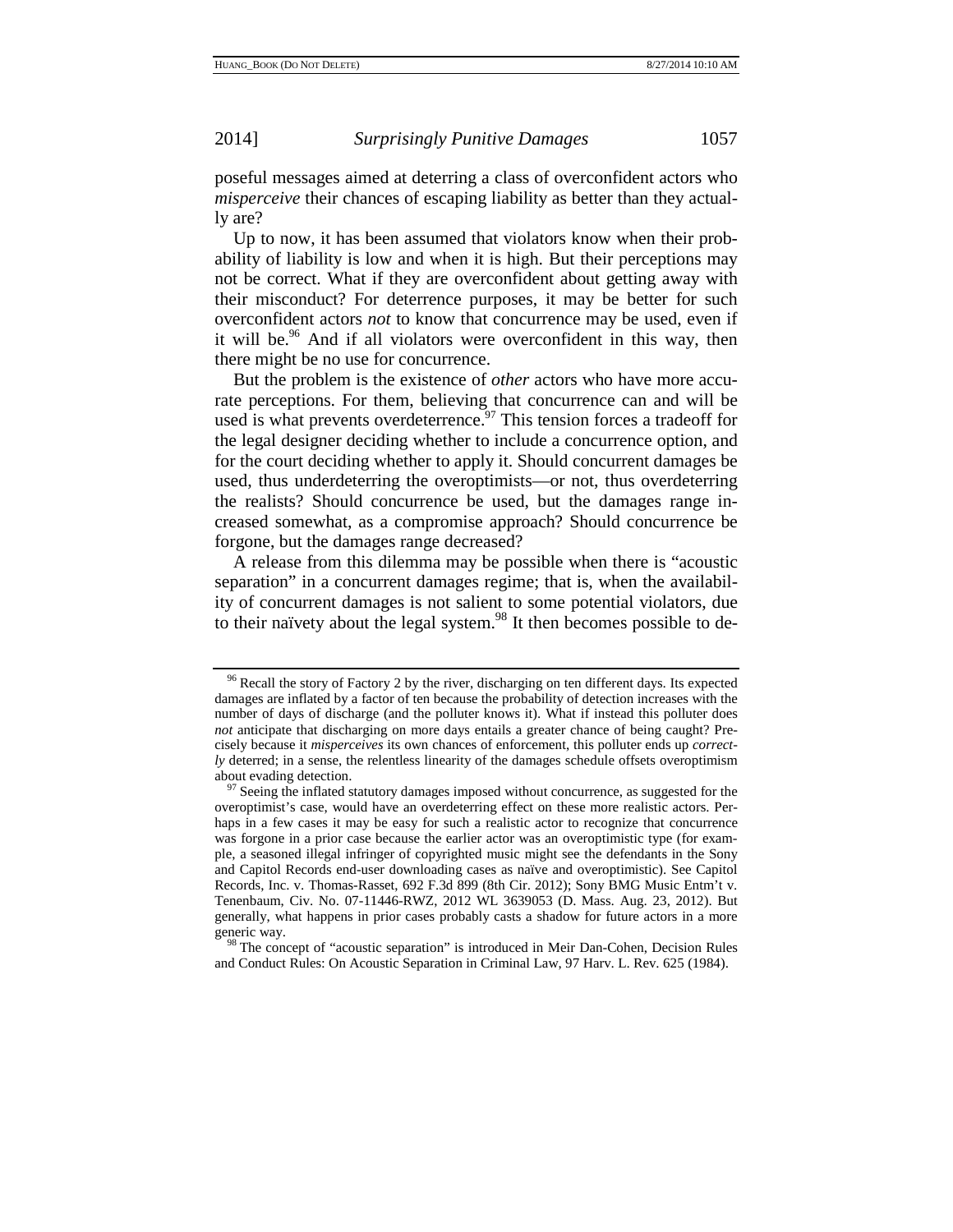couple what the overoptimists expect (a harsh damages regime) from what the realists expect (the potential use of concurrence)—*if* the overoptimists tend also to be more naïve about how damages are actually applied.<sup>99</sup>

But that is a big "if." The correlation is presumably positive in some contexts; those who are naïve about how damages are assessed might tend to overlap with those who are unaware of the real chances of enforcement. Still, poor overlap in a given context would weaken the case for such decoupling through acoustic separation. And in a plausible sort of reversed situation, with the *sophisticates* thinking they can elude detection, acoustic separation should be actively avoided: These sophisticates need to know that concurrence will be properly forgone in their cases, while the naïve need to be told that concurrence will properly be used in theirs.

<sup>&</sup>lt;sup>99</sup> A similar logic applies to overoptimism of other sorts—such as about the harm that may be done. For instance, in the statutory damages context, if an overoptimist mistakenly thinks that she will not cause much harm (and that therefore she will not be liable for much in damages), then the harsh message of a linear statutory damages scheme may be just what she needs to hear. It is an especially accurate message if she thinks her harms are marginally diminishing, when in fact they do add up linearly. For example, think of a polluter by a fastflowing river who mistakenly believes that only the first few discharges will do all the harm (when in fact each further discharge will continue to do the same amount of harm as the last), and hence mistakenly believes that there will be no legal consequence to further polluting. (In the reverse situation, with the actor thinking her harms are linear when in fact they are marginally diminishing, the court *should* use concurrence ex post—and make this practice widely known ex ante. That is, acoustic separation should be actively avoided.) For a fuller discussion of "diminishing marginal harm," see Huang, supra note 8, at 730–35. Likewise, overoptimism about *gains* may also be counteracted through such decoupling, if the aim is *absolute* deterrence. In the case of gains, the information demands on the court may seem unusual: How could a court have a more accurate sense of the gains curve than the violator? But note that the absolute deterrence approach unavoidably requires courts (or legal designers) to assess such gains curves. For further analysis, see A. Mitchell Polinsky & Steven Shavell, Should Liability Be Based on the Harm to the Victim or the Gain to the Injurer?, 10 J.L. Econ. & Org. 427 (1994) (discussing costs of legal error under each approach).